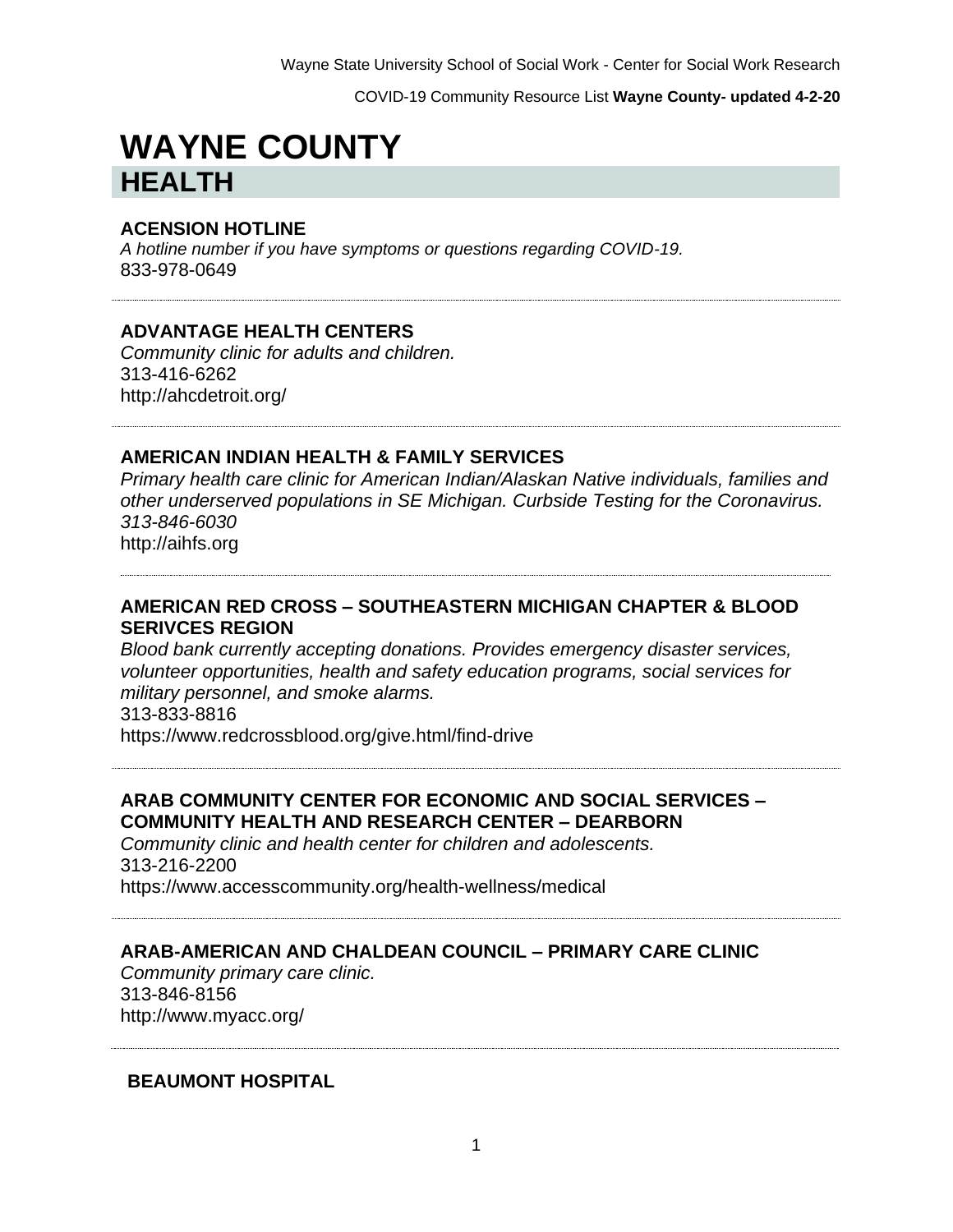COVID-19 Community Resource List **Wayne County- updated 4-2-20**

*Beaumont is offering COVID-19 screenings as a drive up service from 10am -10pm. This service is not free. There is a FREE risk assessment online.*  https://www.beaumont.org/health-wellness/coronavirus/curbside-screening

#### **BEAUMONT HOTLINE**

*A community resource for timely, accurate information about COVID-19 symptoms and virtual screening for people who are experiencing symptoms.* 1-800-592-4784

#### **CASS COMMUNITY SOCIAL SERVICES – ACTIVITY CENTER**

*Community clinic.* 313-883-2277 http://www.casscommunity.org/

#### **CENTRAL CITY INTEGRATED HEALTH – HEALTH CENTER**

*Community clinic.* 313-849-3920 http://www.centralcityhealth.com/

#### **COMMUNITY HEALTH AND SOCIAL SERVICE CENTER – CHASS SOUTHWEST CENTER AND ADMINISTRATIVE OFFICES**

*Community clinic.* 313-849-3920 https://chasscenter.org/

#### **CORNONAVIRUS COMMUNITY CARE NETWORK – DRIVE THOUGH TESTING**

*Offers drive though COVID-19 testing with appointment and prescription.*  313-230-0505 https://detroitmi.gov/departments/detroit-health-department/programs-andservices/communicable-disease/coronavirus-covid-19/coronavirus-community-carenetwork-drive-thru-testing

#### **COVENANT COMMUNITY CARE CENTERS**

*Provides primary medical care and expanded services to help support spiritual, psychological, and social health of patients. Includes family practice, internal medicine, OB/Gyn, pediatrics, cardiology, optometry, dentistry, pharmacy, behavioral health and pastoral care.* 313-554-0485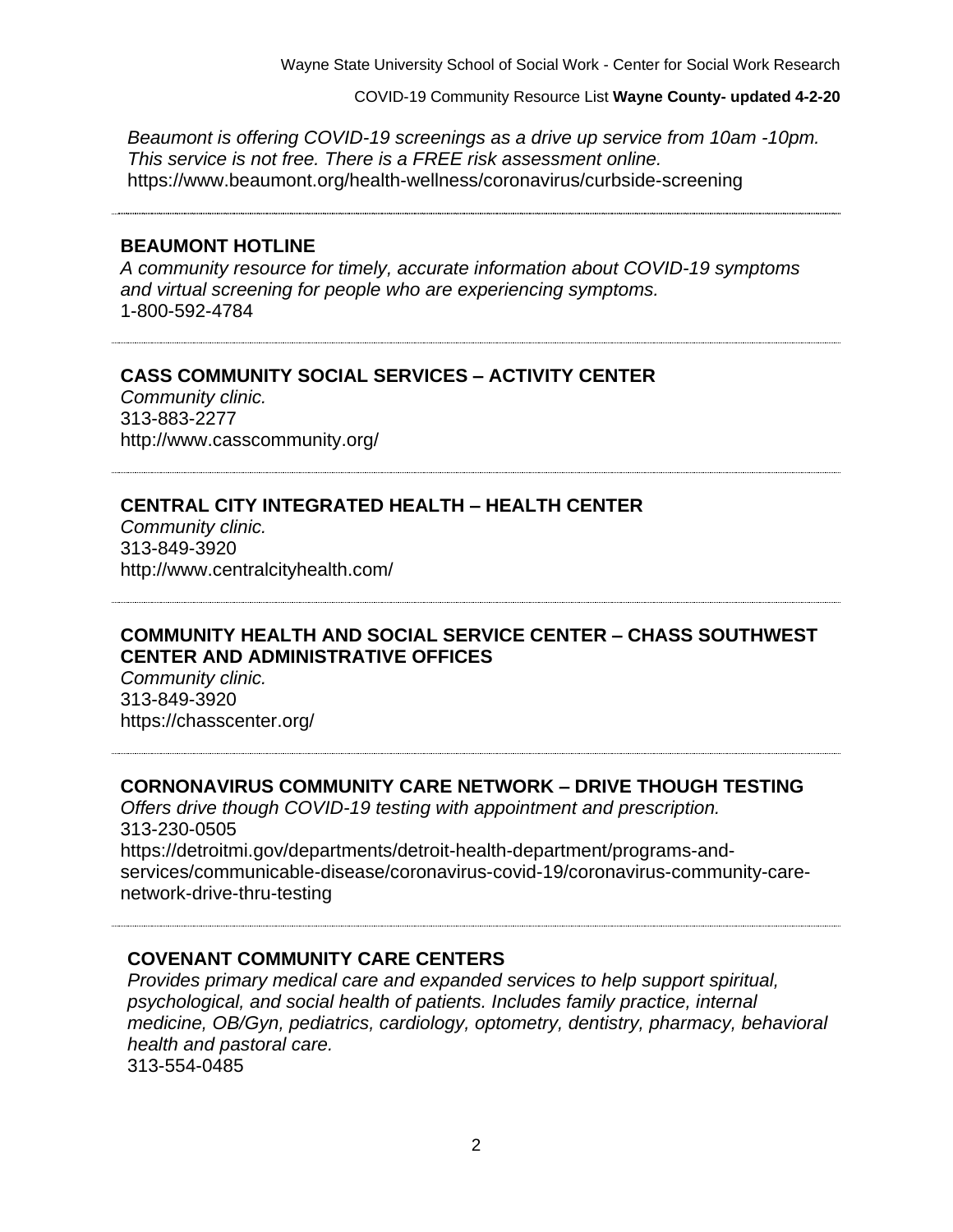https://covenantcommunitycare.org/2020/03/27/covid-19-accessing-care-atcovenant/

#### **DETROIT COMMUNITY HEALTH CONNECTION – DR FELETA WILSON HEALTH CENTER**

*Community clinic.* 313-897-7700 http://dchcquality.com/

# **DETROIT COMMUNITY HEALTH CONNECTION – DR SOPHIE WOMACK HEALTH CENTER**

*Community clinic.* 313-921-5500 http://dchcquality.com/

#### **DETROIT COMMUNITY HEALTH CONNECTION – EAST RIVERSIDE HEALTH CENTER**

*Community clinic.* 313-822-0900 http://dchcquality.com/

## **DETROIT COMMUNITY HEALTH CONNECTION – NOLAN FAMILY HEALTH CENTER**

*Community clinic.* 313-369-2600 http://dchcquality.com/

## **DETROIT COMMUNITY HEALTH CONNECTION – WOODWARD COORIDOR FAMILY MEDICAL CENTER**

*Community clinic.* 313-832-6300 http://dchcquality.com/

## **DETROIT COMMUNITY HEALTH CONNECTION – WOODWARD COORIDOR FAMILY MEDICAL CENTER – HEALTHY TEENS COMMUNITY CARE CENTER**

*Community clinic for youth.* 313-832-8060 http://dchcquality.com/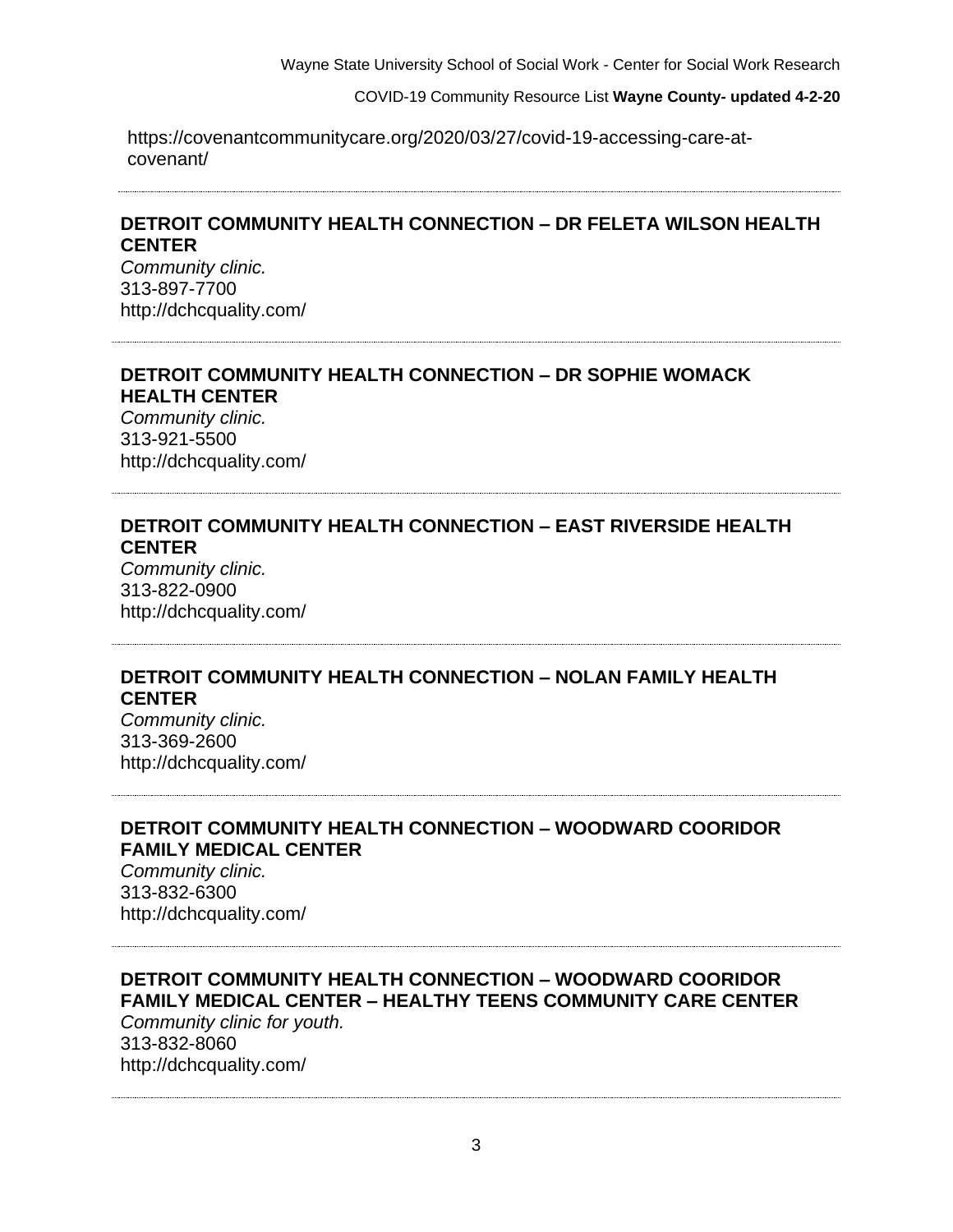## **DETROIT HEALTH DEPARTMENT HOTLINE**

*Call for guidance on next steps if you are: A healthcare provider with a possible COVID-19 positive patient; An individual who suspects they have COVID-19. The call center is operational 24 hours per day.* 313-876-4000

#### **DETROIT MEDICAL CENTER HOTLINE**

*Call if you have symptoms or questions regarding COVID-19.* 1-888-DMC-3370

#### **HENRY FORD HEALTH HOTLINE**

*Call if you have symptoms or questions regarding COVID-19.* 313-874-7500

#### **MATRIX HUMAN SERVICES**

*Resources for pregnant moms and children birth to 5. Educational packets with lessons on nutrition, mental and physical wellness, and other prenatal services available for download.* 313-526-4000

http://www.matrixhumanservices.org/covid19/

# **MICHIGAN 2-1-1**

*Provides a list of resources available for Michigan residents.*   $2 - 1 - 1$ https://www.mi211.org/

#### **MICHIGAN ASSOCIATION OF PHYSICIANS OF INDIAN HERITAGE**

*Provides basic health care including physical examinations, nutrition assistance, and diagnosis and treatment of common ailments. Provides eye examinations and a dental clinic once a month.* 248-996-9214 https://www.mapiusa.org/

#### **MICHIGAN DEPARTMENT OF HEALTH & HUMAN SERVICES**

*Provides information regarding COVID-19 (Corona Virus) through a statewide hotline and website. Hotline staff can answer health related questions but are not able to provide clinical advice or diagnosis.* 517-241-3740 (Main); 888-535-6136 (Statewide hotline) https://www.michigan.gov/coronavirus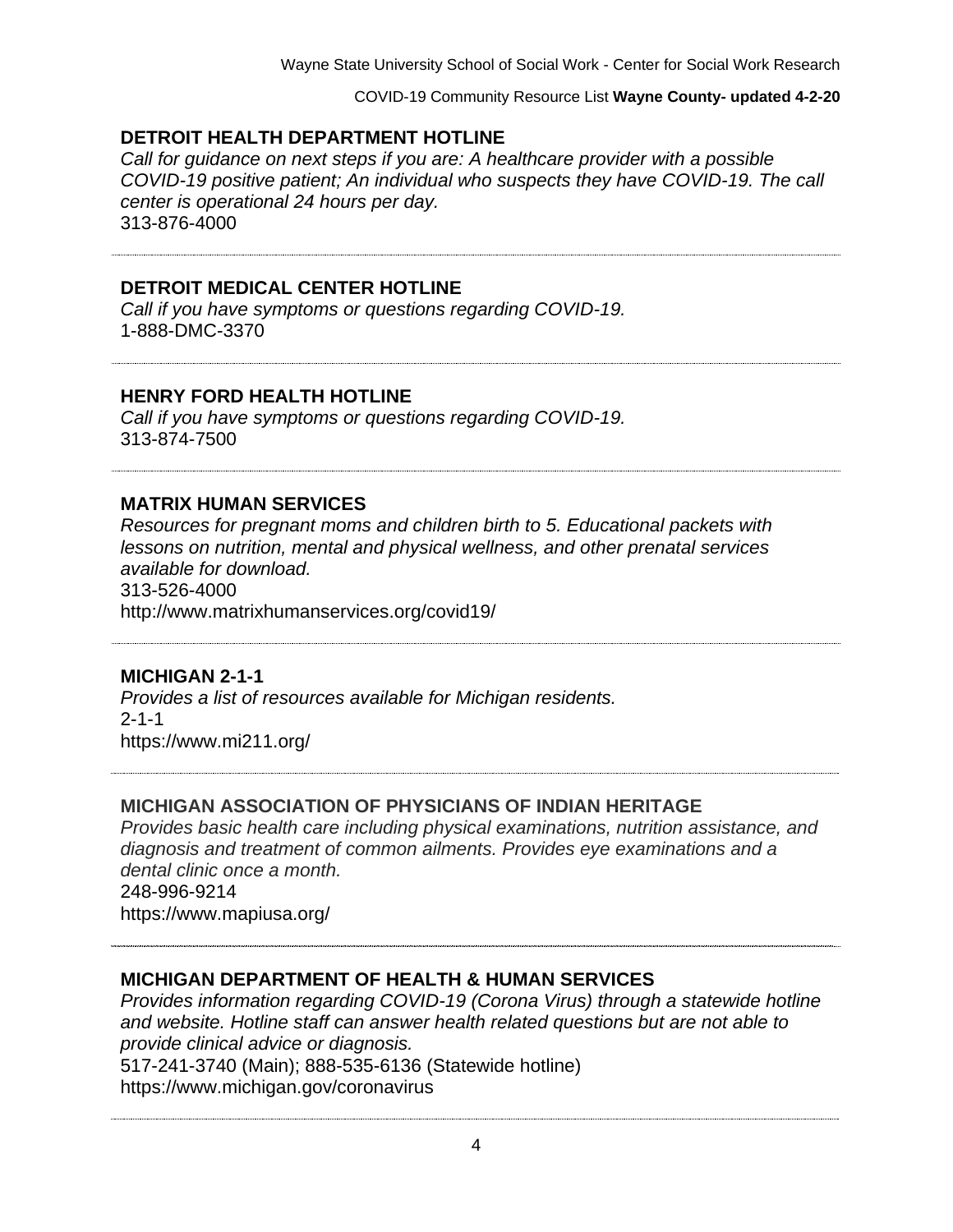# **ST. PATRICK SENIOR CENTER**

*In-home health services for seniors.* 313-833-7080 http://www.stpatsrctr.org/SPSC Virus Cosing statement.pdf

## **VIRTUAL EXERCISE CLASSES**

*List of gyms offering free online workouts and live streaming (from CBS News).* https://www.cbsnews.com/news/coronavirus-free-online-workout-gyms-live-streamclasses-during-outbreak/

#### **WAYNE COUNTY HEALTH HOTLINE**

*The Public Health Team is working to provide updated information daily with a situation report that includes case count worldwide, nationally, statewide, and locally.* 734-287-7870

## **WAYNE COUNTY HEALTH, HUMAN, & VETERAN SERVICES**

*Coordinates and administers health, educational, youth, veteran, senior and social services in order to address the social determinants of health and community wellness.* 313-224-0810 https://www.waynecounty.com/departments/hhvs/home.asp[x](https://www.waynecounty.com/departments/hhvs/home.aspx)

# **MENTAL HEALTH COUNSELING**

#### **ASCENSION SAINT JOHN PROVIDENCE HEALTH SYSTEM**

*Provides diagnostic and treatment services for adults who have acute psychiatric disorders, require hospitalization for maximum benefit, and who may be a threat to themselves, to their families or to others if left in the community or placed in a less restrictive treatment setting. Services may include a comprehensive evaluation; 24 hour care in a supportive, therapeutic environment; counseling for the patient and family; adjunctive therapies as needed; group therapy; medication, if required; and an aftercare program following discharge.*

800-875-5566

http://www.stjohnprovidence.org/Providence

**ARAB COMMUNITY CENTER FOR ECONOMIC AND SOCIAL SERVICES – COMMUNITY HEALTH AND RESEARCH CENTER – DEARBORN**

*Community clinic and health center for children and adolescents.* 313-216-2200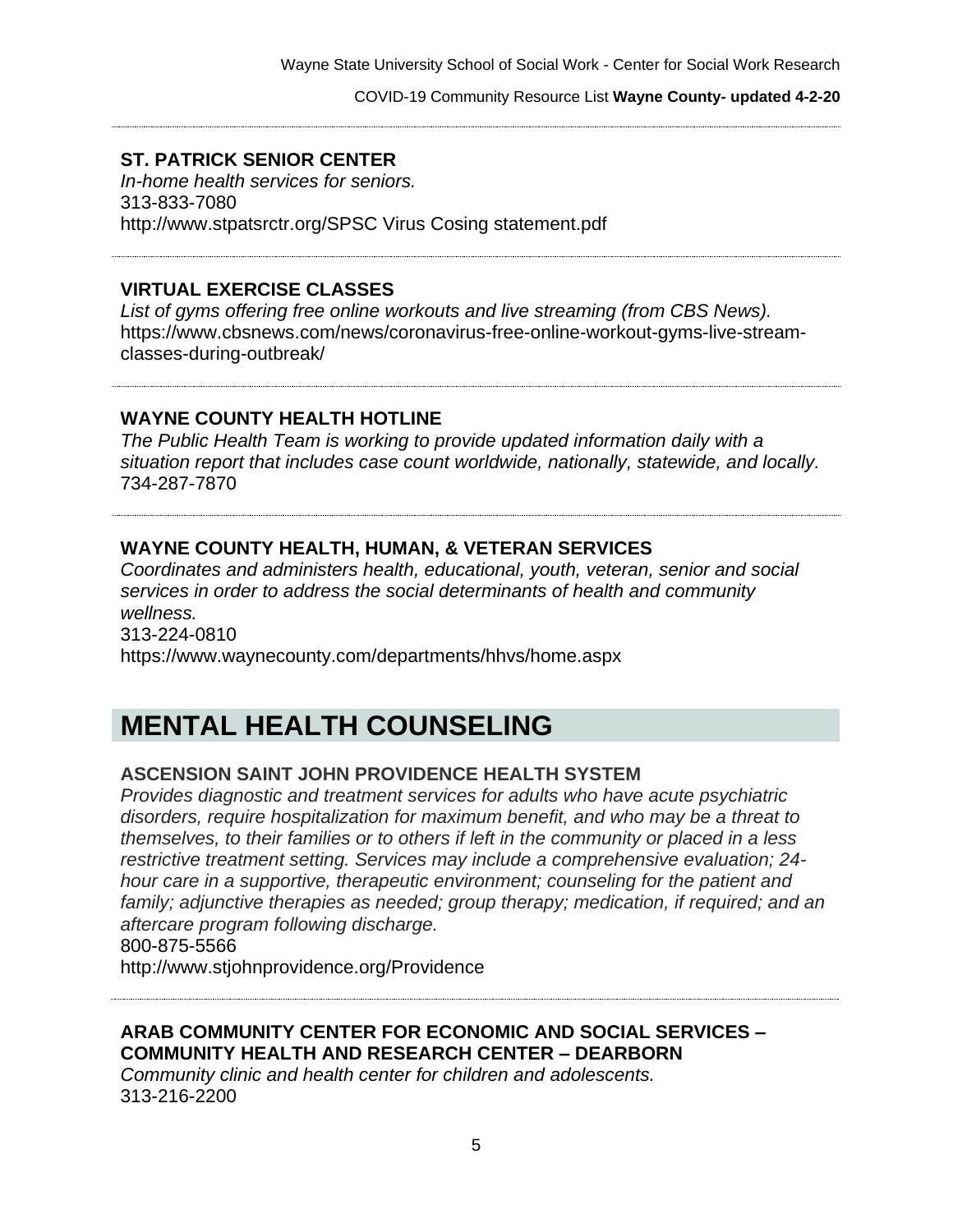https://www.accesscommunity.org/health-wellness/medical

# **ARAB-AMERICAN & CHALDEAN COUNCIL – PRIMARY CARE CLINIC**

Community primary care clinic. 313-846-8156 http://www.myacc.org/

# **BEAUMONT HEALTH**

*Offers complete adult inpatient psychiatric care in an environment that promotes mental wellness. During hospitalization, a team of nurses, social workers, activity therapists, dietitians, psychiatrists and medical physicians care for the patient. The inpatient program focuses on treatment that will move the patient into partial hospitalization or outpatient care as quickly as possible.* 248-898-7979 http://www.beaumonthospitals.com/

**CATHOLIC CHARITIES OF SOUTHEAST MICHIGAN**

*Currently offering telehealth mental health and substance use counseling.*  855-882-2736 https://ccsem.org/

# **CHALDEAN COMMUNITY FOUNDATION**

*Provide trilingual therapy telephonically through our LLMSW Social Workers in response to the need to social distance. Our website also lists the acculturation services additionally offered which remain active telephonically.* 586-722-7253 https://www.chaldeanfoundation.org/

#### **COMMON GROUND RESOURCE AND CRISIS CENTER**

*Offers 24-hour telephone emergency crisis intervention services for individuals who are in emotional distress; who are at risk of suicide or know someone at risk; or who are unable to cope due to an underlying mental illness. Will provide local information and referrals to community services for additional assistance*. 800-231-1127 http://www.commongroundhelps.org/

#### **COMMUNITY CARE SERVICES**

*Provides outpatient mental health and substance use disorder treatment for children, teens, and adults in Southeastern, Michigan online through Telehealth.* 313-398-7500 https://comcareserv.org/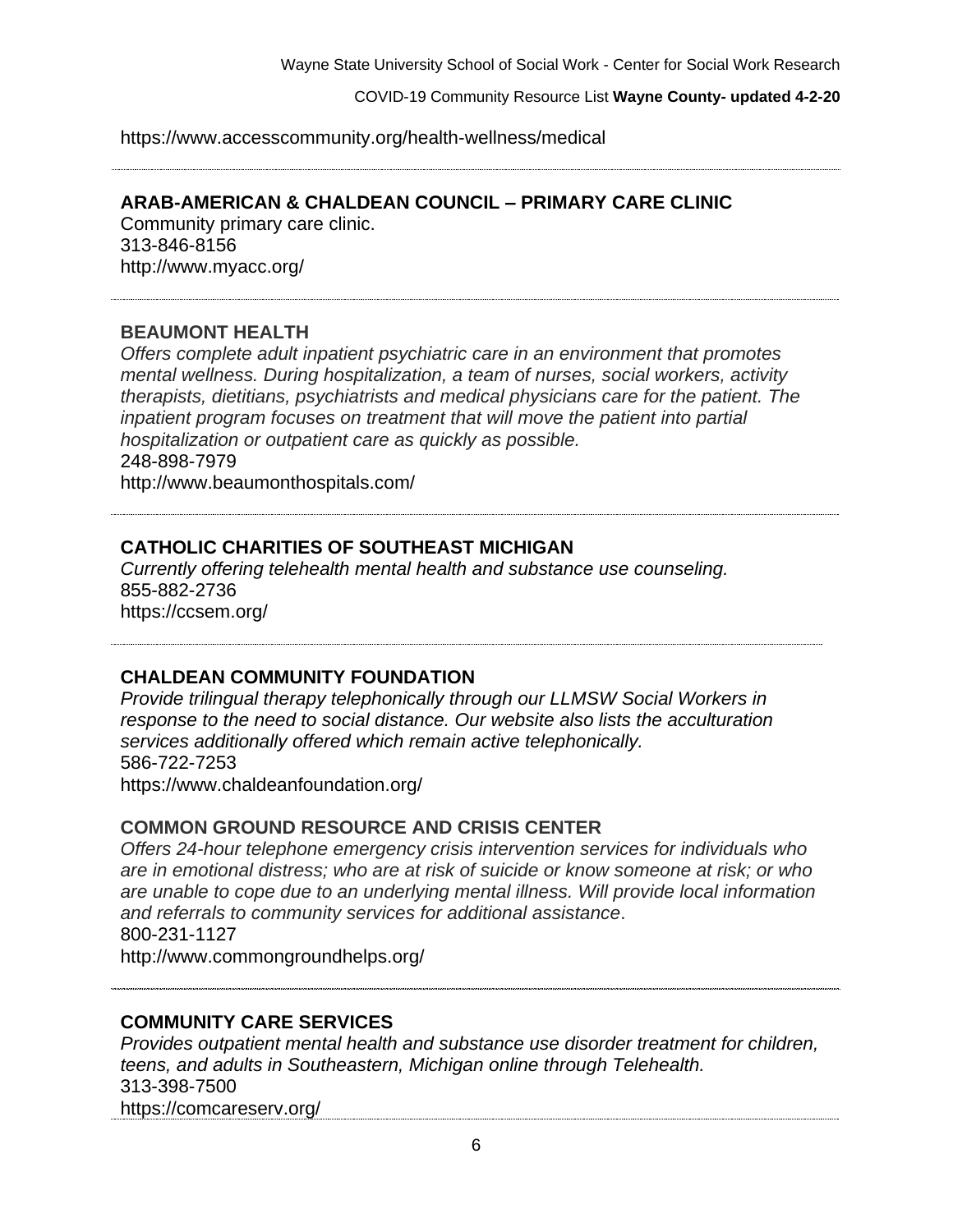#### **COMMUNITY HEALTH AND SOCIAL SERVICE CENTER – CHASS SOUTHWEST CENTER AND ADMINISTRATIVE OFFICES**

*Community clinic.* 313-849-3920 http://www.casscommunity.org/

#### **COMMUNITY NETWORK SERVICES**

*Provides behavioral health services using a variety of evidence-based interventions, including Cognitive Behavioral Therapy (CBT), as well as psychiatric evaluations, case management, and medication management.* 248-745-4900 https://www.cnshealthcare.org/

#### **COVENANT COMMUNITY CARE**

*Provides primary medical care and expanded services to help support spiritual, psychological, and social health of patients. Includes family practice, internal medicine, OB/Gyn, pediatrics, cardiology, optometry, dentistry, pharmacy, behavioral health and pastoral care.* 248-556-4900 http://www.covenantcommunitycare.org/

#### **CRISIS TEXT LINE**

*Anxious about Coronavirus? Text HOME to 741741 to connect with a crisis counselor.* 741741 (text)

# **DETROIT COMMUNITY HEALTH CONNECTION – WOODWARD COORIDOR FAMILY MEDICAL CENTER – HEALTHY TEENS COMMUNITY CARE CENTER**

*Community clinic for youth.* 313-832-8060 http://dchcquality.com/

# **DETROIT RESCUE MISSION MINISTRIES – SAY DETROIT FAMILY HEALTH CLINIC**

*Community clinic.* 313-758-6100 https://drmm.org/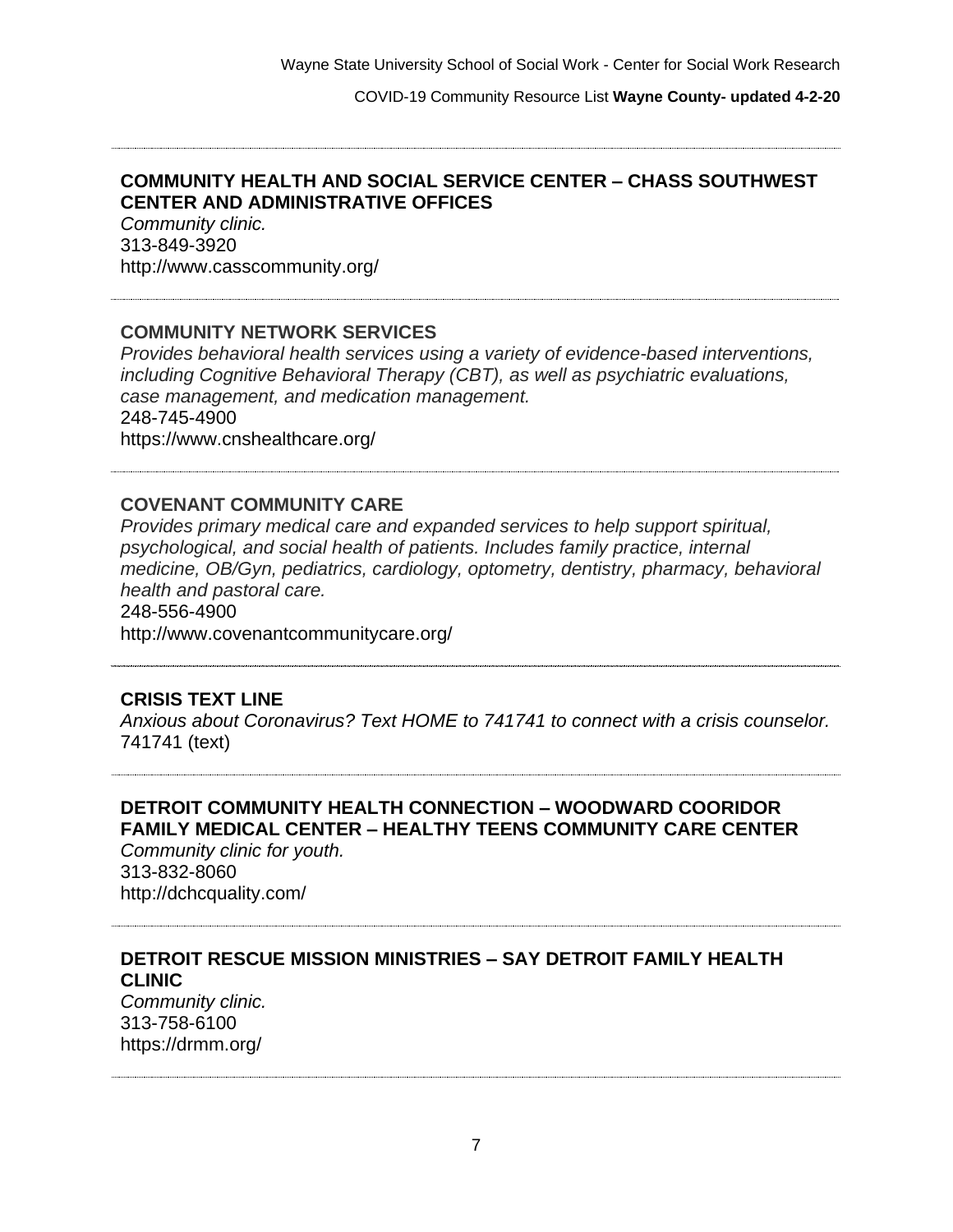## **DETROIT WAYNE INTEGRATED HEALTH NETWORK**

*Network of mental health treatment providers.* 313-344-9099 https://dwihn.org/

### **EASTWOOD BEHAVIORAL HEALTH**

*Since 1970, Eastwood has provided mental health, and substance abuse treatment services throughout southeast Michigan.* 800-626-3896

[https://healthcare.ascension.org/Specialty-Care/Behavioral-Mental-Health/Eastwood-](https://healthcare.ascension.org/Specialty-Care/Behavioral-Mental-Health/Eastwood-Clinics)[Clinics](https://healthcare.ascension.org/Specialty-Care/Behavioral-Mental-Health/Eastwood-Clinics)

### **HENRY FORD HEALTH SYSTEM**

*Provides diagnostic and treatment services for individuals who have acute or chronic mental or emotional disturbances, require hospitalization for maximum benefit, and who might be a threat to themselves, to their families or to others. Provides treatment of individuals who have identified mental or emotional disorders with the objective of helping them to eliminate or reduce the severity of their symptoms, to mediate disturbed patterns of behavior and to promote positive personality.*  248-398-3200

https://www.henryford.com/locations/

#### **JEWISH FAMILY SERVICE OF METRO DETROIT**

*Provides clinical behavioral health counseling for individuals, couples, families and groups, including counseling for depression, marriage, divorce, domestic violence, grief and loss, gender issues, interfaith issues, and men's and women's issues.* 248-529-2313 https://www.jfsdetroit.org/

#### **MATRIX HUMAN SERVICES**

*Virtual mental health support.* 877-931-3248 http://www.matrixhumanservices.org/covid19/

#### **MICHIGAN 2-1-1**

*Provides a list of resources available for Michigan residents.*  2-1-1 https://www.mi211.org/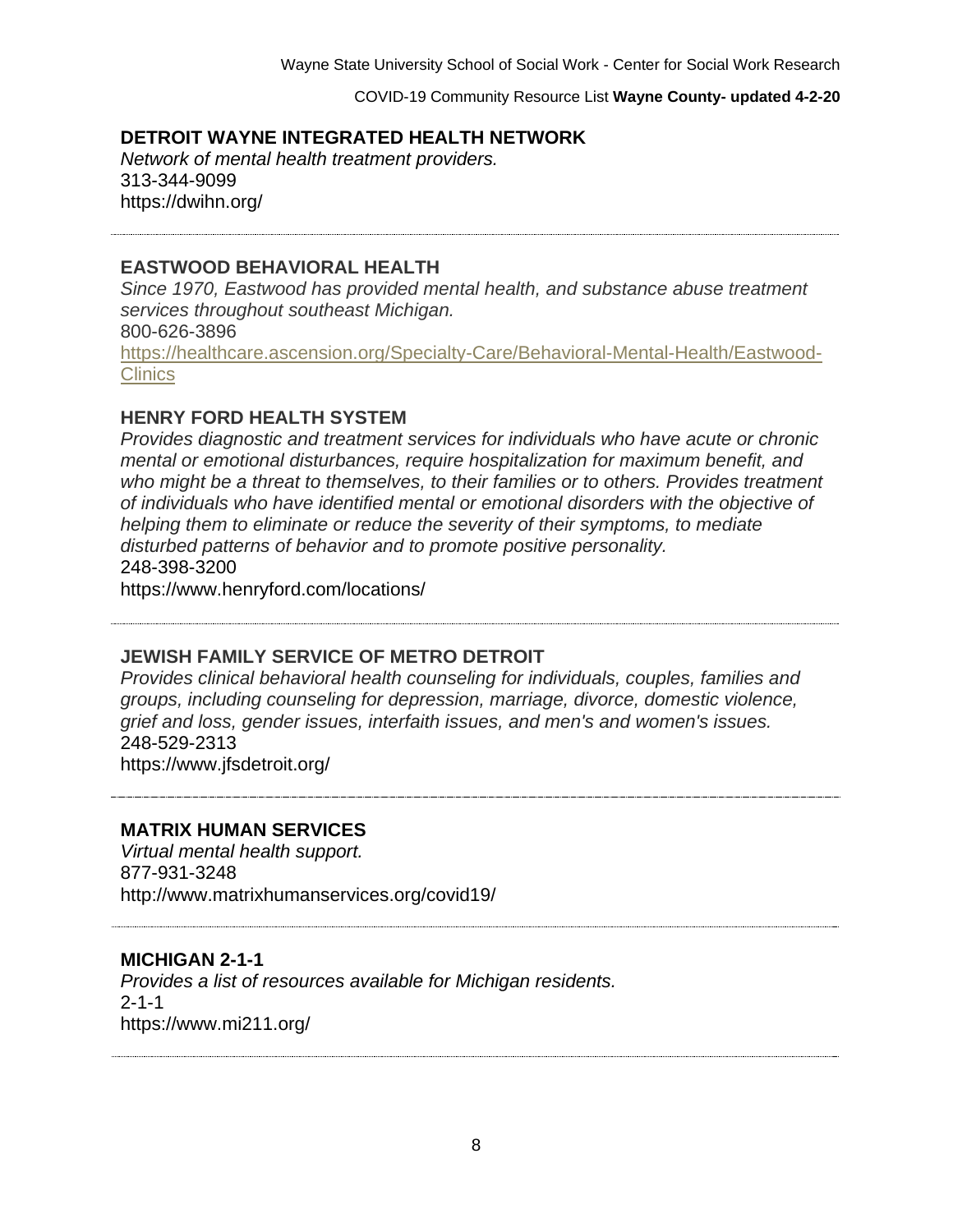## **NATIONAL ALLIANCE ON MENTAL ILLNESS METRO – OAKLAND, WAYNE & MACOMB COUNTIES**

*Offers mental health services to the metro area, including Wayne County.*  248-773-2296 http://namimetro.org/

### **SAMHSA DISASTER DISTRESS HELPLINE**

*SAMHSA has opened a helpline to discuss stress as a result of COVID-19.*  1-800-985-5990 https://www.samhsa.gov/find-help/disaster-distress-helpline

#### **WELLPLACE MI**

*Access Center for Detroit Wayne Mental Health Authority.* 800-241-4949 https://www.wellplace.com/

# **UNEMPLOYMENT**

#### **DETROIT AT WORK**

*Career Centers are open.* 313-962-WORK https://www.detroitatwork.com/

# **MATRIX HUMAN SERVICES**

*Community job leads.* 313-526-4000 http://www.matrixhumanservices.org/

#### **MICHIGAN 2-1-1**

*Provides a list of resources available for Michigan residents.*  2-1-1 https://www.mi211.org/

#### **MICHIGAN TALENT INVESTMENT AGENCY – UNEMPLOYMENT INSURANCE**

*Provides partial income replacement for a limited period of time for eligible individuals who become unemployed due to COVID-19 pandemic. Also provides a mechanism for problem resolution.* 800-638-3994 https://www.michigan.gov/leo/0,5863,7-336-78421\_97241---,00.html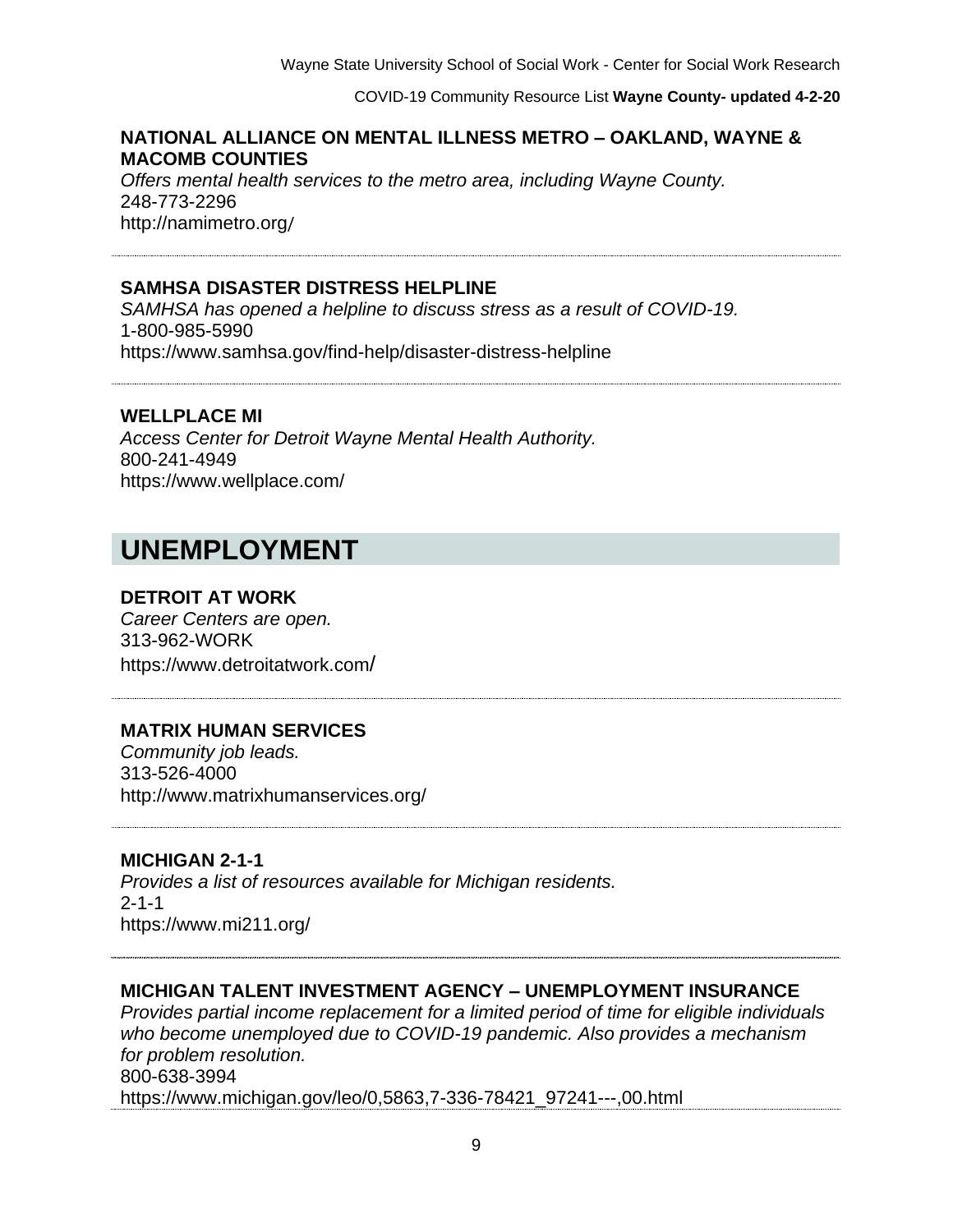COVID-19 Community Resource List **Wayne County- updated 4-2-20**

#### **STATE OF MICHIGAN**

*Expanded unemployment benefits for Michigan workers during COVID-19.* 800-638-3994 https://www.michigan.gov/coronavirus/0,9753,7-406-98158-521770-- ,00.html?link\_id=6&can\_id=b4c14bfa2c40cd59ba1161439b9de074&source=emailcovid-19-making-sure-youreinformed&email\_referrer=email\_753230\_\_\_\_subject\_1007761&email\_subject=whatdo-you-need-right-now-re-coronavirus

# **HOUSING**

#### **36TH DISTRICT COURT**

*Eviction actions cannot be filed in Court during the coronavirus crisis. Eviction actions may be filed once crisis has passed for those who did not pay rent during crisis.* 313-965-4158 https://www.36thdistrictcourt.org/

#### **CITY OF DETROIT HOMEOWNERS PROPERTY TAX ASSISTANCE PROGRAM**

*Deadlines for Homeowners Property Tax Assistance Program applications have been eliminated. Applications are now approved on an on-going basis.* 313-224-3030 https://detroitmi.gov/departments/office-chief-financial-officer/pay-you-stay

#### **MICHIGAN 2-1-1**

*Provides a list of resources available for Michigan residents.*  2-1-1 https://www.mi211.org/

#### **MICHIGAN DEPARTMENT OF HEALTH AND HUMAN SERVICES – STATE EMERGENCY RELEIF**

*State Emergency Relief can include help with rent payment, rental deposits, utility bills, moving expenses and more.* (586)469-7700 https://www.michigan.gov/mdhhs/0,5885,7-339-71547\_5531\_62127---,00.html

#### **THE SALVATION ARMY**

*May be able to provide assistance with rental expenses.*  https://salmich.org/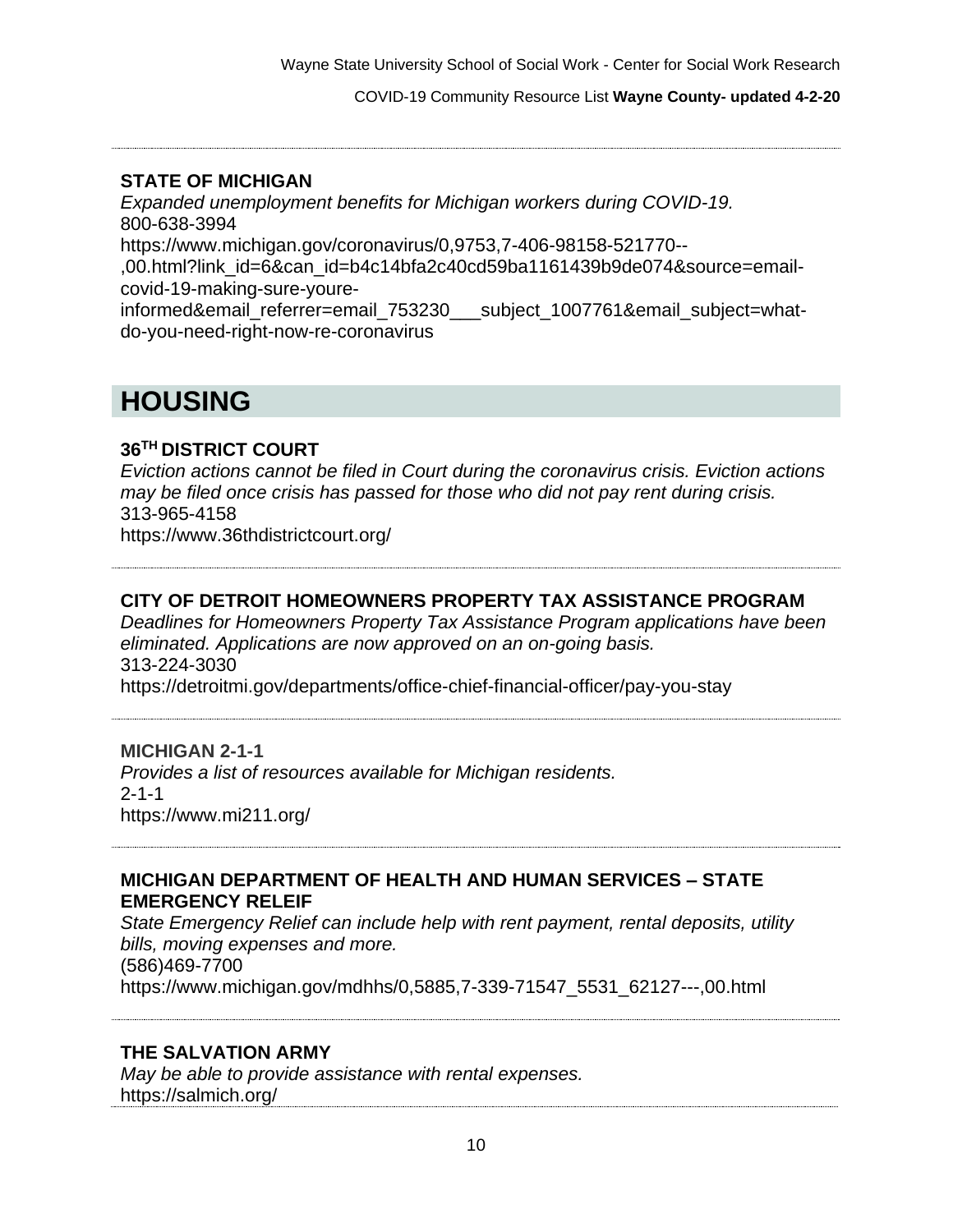COVID-19 Community Resource List **Wayne County- updated 4-2-20**

#### **WAYNE COUNTY TREASURER OFFICE**

*Wayne County committed to no foreclosures in 2020 for coronavirus crisis.* 313-224-5990 https://www.waynecounty.com/elected/treasurer/

# **WAYNE METROPOLITAN COMMUNITY ACTION AGENCY**

*Assistance with housing bills.* 313-388-9799 (Detroit residents); 734-284-6999 (Out Wayne); 313-873-6000 (Main Office) https://www.waynemetro.org/

# **ENERGY**

## **CONSUMERS ENERGY**

*Suspending all shutoffs for low-income customers and seniors through April 5, 2020. Stay tuned to Michigan Radio for updates.* https://www.michiganradio.org/post/consumers-and-dte-suspend-shutoffs-seniorslow-income-households-wake-coronavirus

# **DTE ENERGY**

*Suspending all shutoffs for low-income customers and seniors through April 5, 2020. Stay tuned to Michigan Radio for updates.* https://www.michiganradio.org/post/consumers-and-dte-suspend-shutoffs-seniorslow-income-households-wake-coronavirus

#### **THE HEATH & WARMTH FUND (THAW)**

*Utility assistance partnership with agencies across the state of Michigan.*  1-800-866-8429 https://thawfund.org/

#### **PENFED FOUNDATION**

*Heating fuel and electric service payment assistance for all veterans, active military service members, and those currently serving in the Reserves and the National Guard who are experiencing a financial setback due to the negative economic effects of the COVID-19 pandemic.*  800-558-9224 (toll free) https://www.penfedfoundation.org/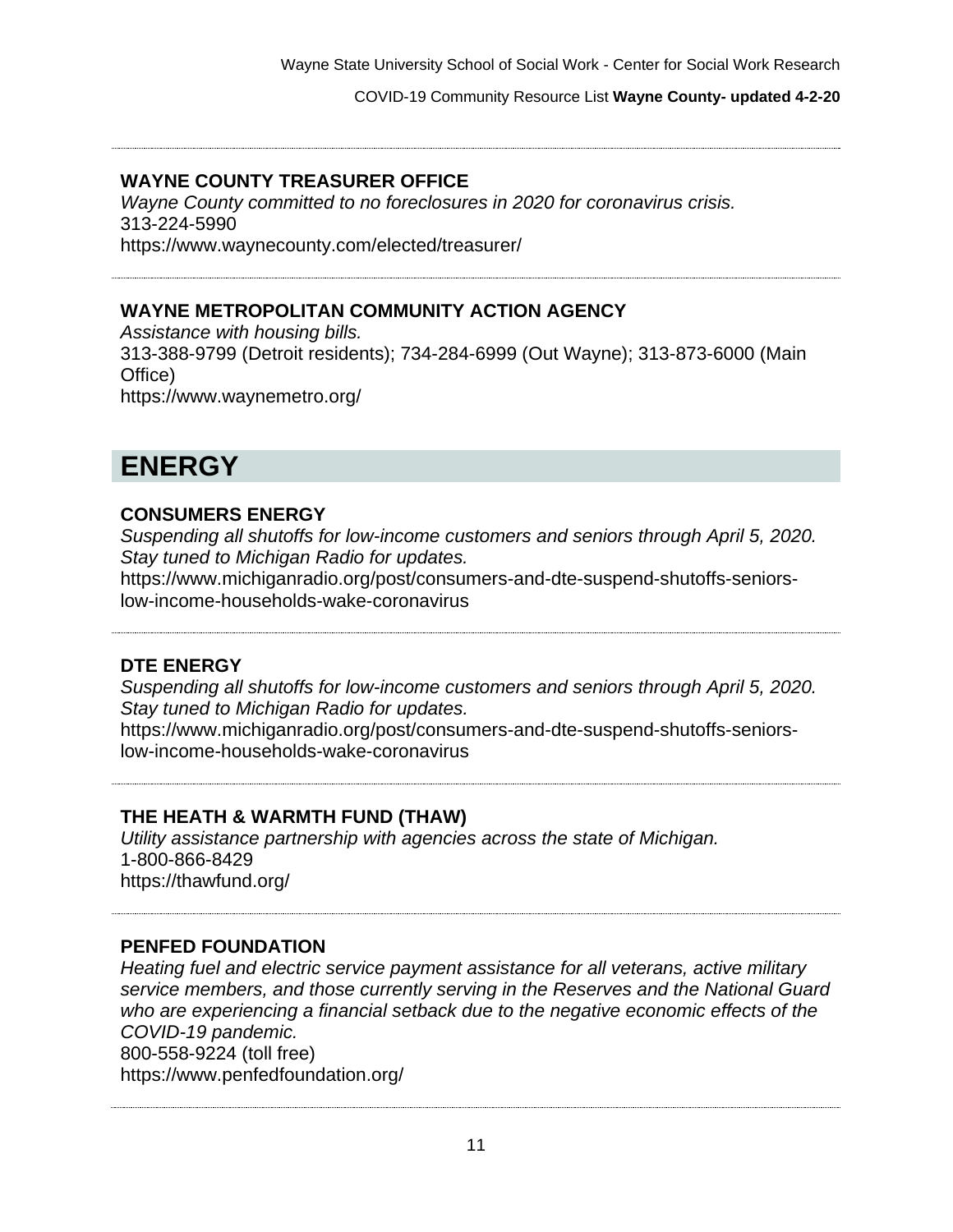COVID-19 Community Resource List **Wayne County- updated 4-2-20**

## **MICHIGAN 2-1-1**

*Provides a list of resources available for Michigan residents.*  2-1-1 https://www.mi211.org/

#### **MICHIGAN BRIDGES**

*Michigan Energy Assistance Program application.*  (844)799-9876 https://newmibridges.michigan.gov/s/isd-landing-page?language=en\_US

#### **MICHIGAN DEPARTMENT OF HEALTH AND HUMAN SERVICES – STATE EMERGENCY RELEIF**

*State Emergency Relief can include help with rent payment, rental deposits, utility bills, moving expenses and more.* (586)469-7700 https://www.michigan.gov/mdhhs/0,5885,7-339-71547\_5531\_62127---,00.html

#### **WAYNE METROPOLITAN COMMUNITY ACTION AGENCY**

*Assistance with heat bills.* 313-388-9799 (Detroit residents); 734-284-6999 (Out Wayne); 313-873-6000 (Main Office) https://www.waynemetro.org/

# **FOOD**

#### **ALL SAINTS SOUP KITCHEN**

*Free hot meal service.* 855-882-2736 https://ccsem.org/allsaints/

# **ARAB AMERICAN & CHALDEAN COUNCIL PANTRY OF PLENTY**

*Food pantry located in Highland Park.* 248-559-1990 http://www.myacc.org/pantry-of-plenty/

#### **AREA AGENCY ON AGING 1-B**

*Provides a list of resources – including a list of all stores utilizing vulnerable population hours.*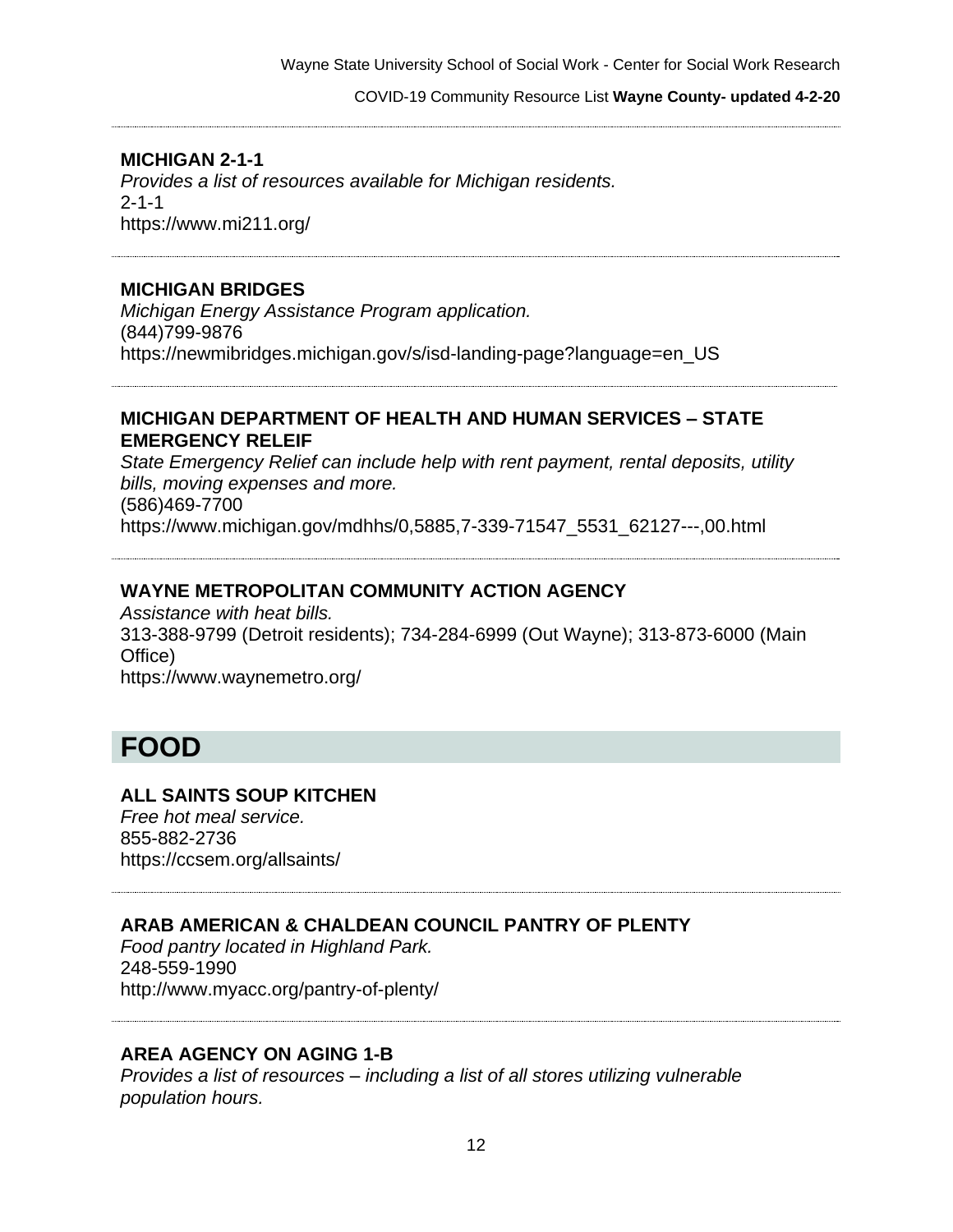(800)852-7795 https://aaa1b.org/coronavirus/

# **BELLEVILLE FIRST UNITED METHODIST CHURCH FOOD CLOSET**

*Drive-thru emergency food resource.* 734-697-9288 https://www.bellevillefirstumc.org/food-closet

## **BLESSED HOPE CHRISTIAN HOPE CHRISTIAN CHURCH COMMUNITY OUTREACH**

*Provides food to anyone needing help. There are no geographic or income requirements. Meals are provided at noon and 5:00 PM, Monday through Friday. Saturday - Sunday 4:00 pm - 5:00 pm.* 313-388-1499 http://www.blessedhopechurch.net/community.html

# **CASS COMMUNITY SOCIAL SERVICES**

*Cass Community prepares and serves a million meals each year. Lunch is served every weekday at 11:30 a.m.* 313-883-2277 https://casscommunity.org/services/food-services/

# **CAPUCHIN SOUP KITCHEN**

*The Capuchin Soup Kitchen serves three meals a day. Two kitchen/dining room sites serve full-course, nutritious meals to hundreds of men women and children each day. See website for more details.* 313-579-2100 https://www.cskdetroit.org/guest\_information

# **CHURCH OF GOD MOUNTAIN ASSEMBLY FOOD PANTRY**

*Weekly food box distribution in Belleville.* 734-699-0981 https://www.facebook.com/pages/category/Religious-Center/Belleville-Church-Of-God-Mountain-Assembly-148504631890136/

# **COVENANT HOUSE ACADEMY**

*Partnering with Gleaners to provide free groceries for children and families.* 313-297-8720 https://www.covenanthouseacademy.org/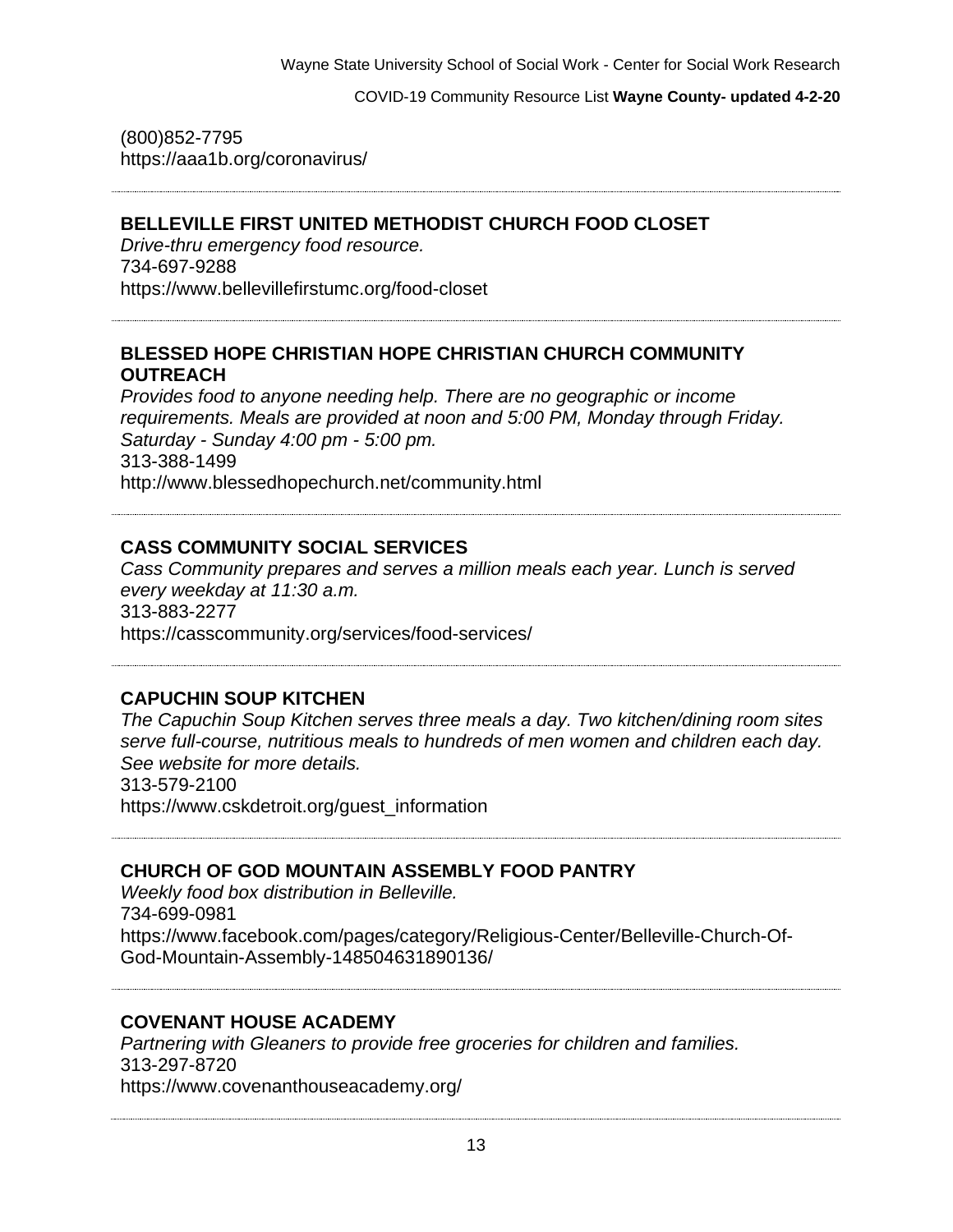#### **DETROIT PUBLIC SCHOOLS COMMUNITY DISTRICT**

*List of all DPSCD schools offering students/families a bag of four pre-cooked breakfast meals and four pre-cooked lunches.* https://www.detroitk12.org/covid19#Grab-n-Go%20Breakfast%20&%20Lunch

#### **FAMILY OF GOD**

*Family of God provides a hot meal to those in our community Monday - Friday evening and Sunday afternoon.* https://www.fogdetroit.com/ministries

#### **FORT STREET OPEN DOOR**

*We are a homeless outreach program that offers a variety of services including food, clothing, hygiene kits/showers, and counseling services.* 313-961-4533 https://www.fortstreet.org/opendoor

#### **FRANKLIN-WRIGHT SETTLEMENTS**

*Franklin-Wright Settlements, INC goes out into the community to provide hot nutritious meals, blankets, hygiene kits, warm clothing, and words of encouragement.* 313-579-1000 https://www.franklinwright.org/emergency-assistance

#### **FRIENDSHIP HOUSE**

*Every fourth Sunday of the month, a church group or business group prepares an entire meal, brings it to Friendship House, and serves it up to the community at large.*  313-871-7443 https://www.detroitfriendshiphouse.org/4th-sunday-supper-2

## **FISH & LOAVES COMMUNITY FOOD PANTRY**

*All income-eligible residents of Allen Park, Brownstown Township, Dearborn Heights, Romulus, Southgate, Taylor, and Woodhaven, plus active members of all partner churches, are eligible to enroll at Fish & Loaves Community Pantry for free food assistance.* 734-442-0031 https://www.flcfp.org/need-food.html

#### **FORD RESOURCE & ENGAGEMENT CENTER**

*Drive-thru food distributions. Call to determine eligibility.*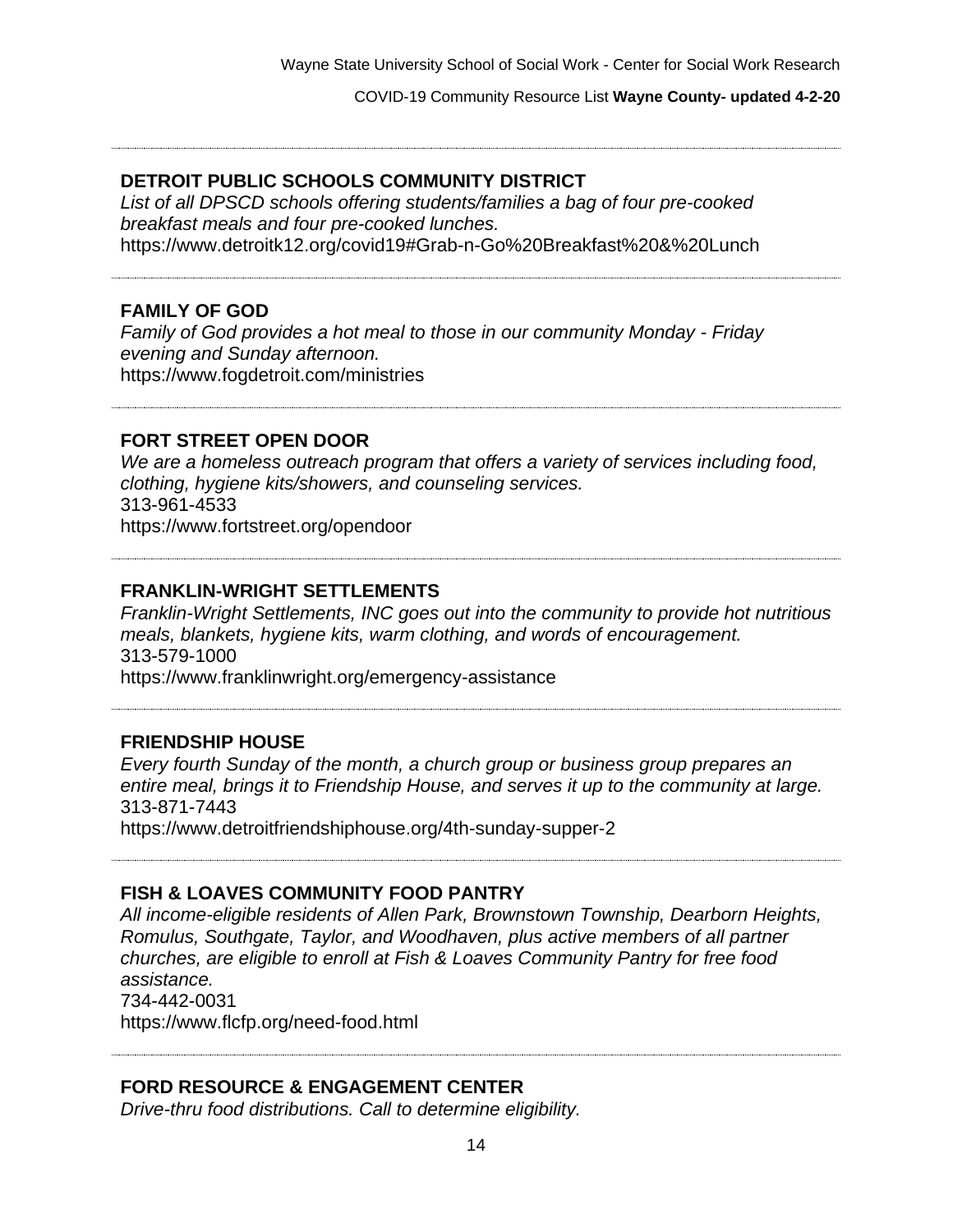#### COVID-19 Community Resource List **Wayne County- updated 4-2-20**

313-962-4888 https://fordfund.org/frecsouthwest

#### **FIRST CONGREGATIONAL CHURCH OF WYANDOTTE – WAYNEWRIGHT COMMUNITY MEALS**

*Carryout packaged meals and bagged lunches.* 313-962-4888 https://www.facebook.com/WaynewrightCommunityMeals/

#### **FIRSTWORKS FREESTORE**

*Free grocery service located in the First Assembly of God of Dearborn Heights.* 313-292-1220 http://1stworks.org/?fbclid=IwAR0Uh4gI7VqRfxWB84UmPMvbX7xVKE1YzAZMaVAG SRIXggONV95SvocFyds

#### **GIBRALTAR FOOD PANTRY**

*Curbside food pantry service.* 734-676-5266 https://www.facebook.com/GibraltarFoodPantry/

#### **GLEANERS COMMUNITY FOOD BANK OF SOUTHEASTERN MICHIGAN**

*Offers a locator tool to see the current hours, and locations offered by Gleaners' Community Distribution Sites during COVID-19.* 313-923-3535 ext. 223 https://www.gcfb.org/community-distribution-sites/

#### **THE HELM AT THE BOLL LIFE CENTER**

*Offers meals to senior citizens with Meals on Wheels and carry-out lunches.* 313-882-9600 https://helmlife.org/

# **HELPING HANDS FOOD PANTRY – COMMUNITY LUTHERAN CHURCH OF FLAT ROCK**

*Food pantry for Flat Rock residents.* 734-782-0563 https://www.clcflatrock.com/helping-hands/

#### **HELPING HAND FOOD PANTRY & THRIFT STORE**

*Food pantry for families in need living in Romulus, New Boston, or Belleville. Call first.*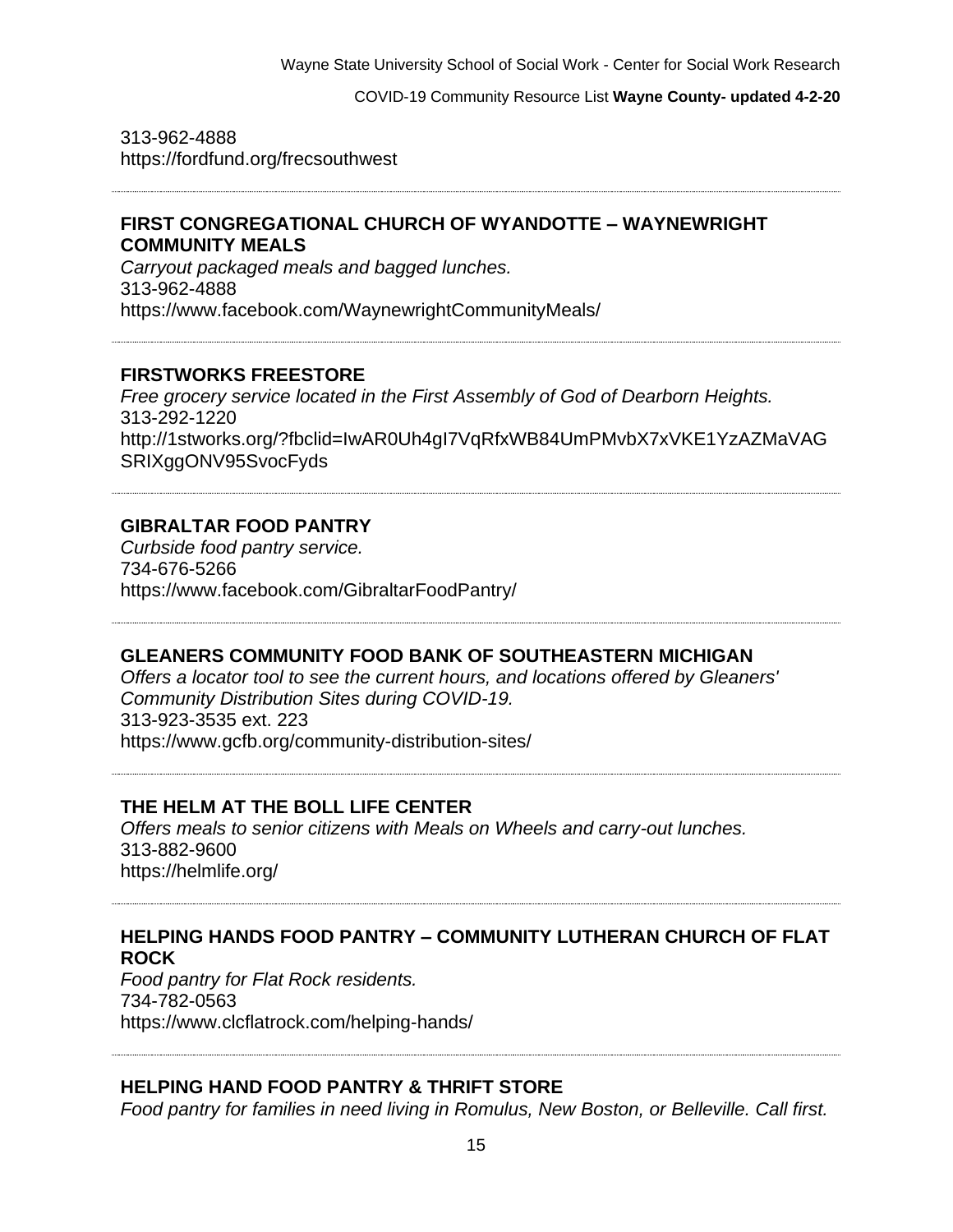734-941-5323 https://www.greatstartwayne.org/helping-hand-food-pantry-thrift-store

#### **HELP'S ON THE WAY – FOOD PANTRY & CLOTHING CENTER**

*Food pantry and clothing in Dearborn Heights.* 734-941-5323 https://helpsontheway.org/

#### **HIGH VELOCITY SPORTS – CANTON**

*Free bagged lunches by carryout and delivery to anyone in need. Not limited to Canton residents.* 734-487-7678 https://www.hvsports.com/

## **MARY'S MEALS**

*Bi-monthly hot meal program provided by St. Mary Our Lady of the Annunciation Parish in Rockwood.* 734-379-9248 http://www.stmaryannunciation.org/marys-meals.html

#### **MATRIX HUMAN SERVICES**

*Bi-monthly food distribution for families with children.* 313-526-4000 http://www.matrixhumanservices.org/covid19/

#### **MICHIGAN 2-1-1**

*Provides a list of resources available for Michigan residents.*  2-1-1 https://www.mi211.org/

#### **MICHIGAN BRIDGES**

*State food assistance application. Michigan is currently providing maximum household allowances to those receiving SNAP benefits.*  844-799-9876 https://newmibridges.michigan.gov/s/isd-landing-page?language=en\_US

#### **MICHIGAN DEPARTMENT OF EDUCATION**

*Offers a list of all locations currently providing meals to students out of school unexpectedly.*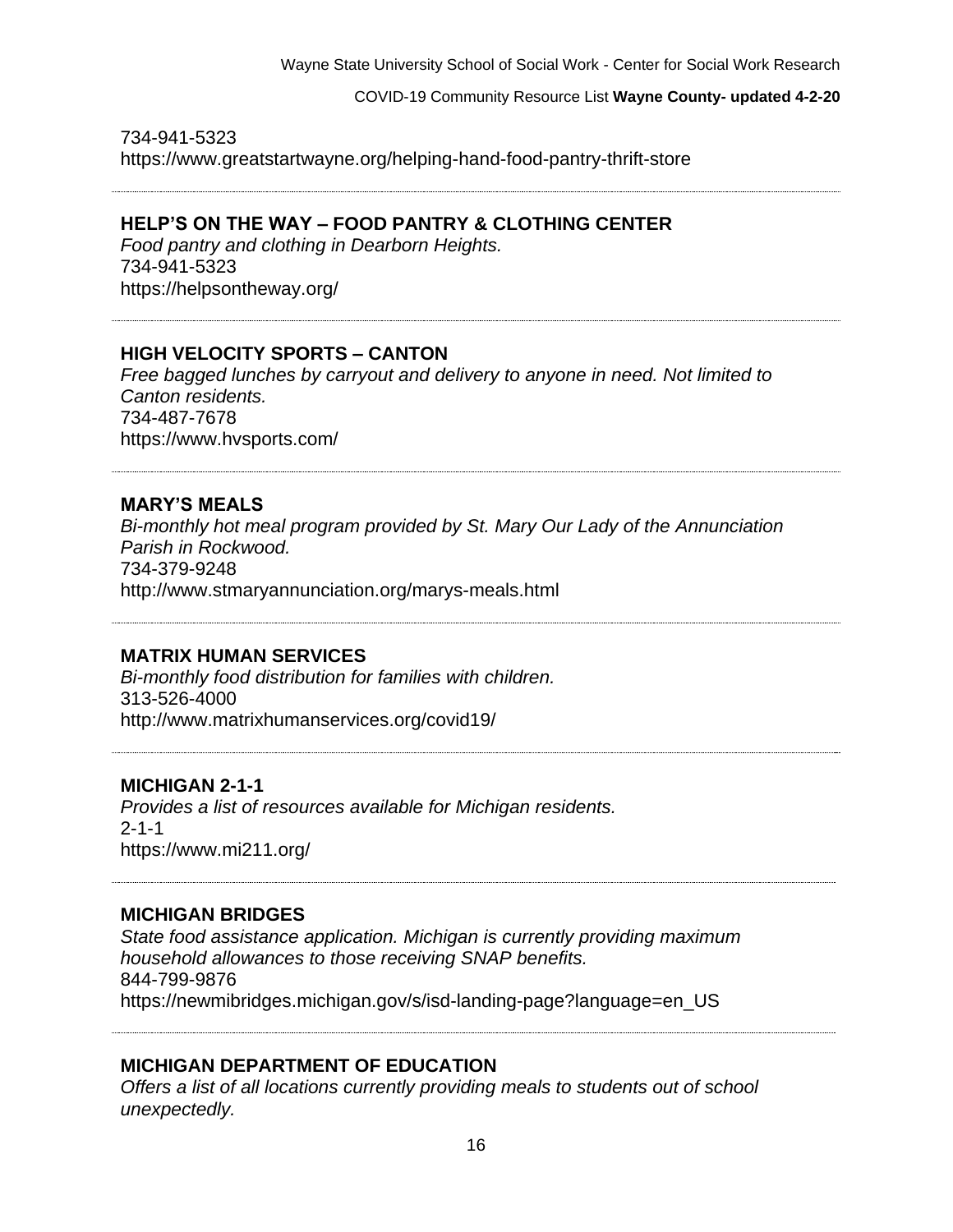#### COVID-19 Community Resource List **Wayne County- updated 4-2-20**

517-241-7001 OR 517-373-3324 https://www.mcgi.state.mi.us/schoolnutrition/

#### **MICHIGAN DEPARTMENT OF HEALTH AND HUMAN SERVICES FOOD ASSISTANCE PROGRAM**

*Temporary food assistance for eligible low-income families and individuals.* 313-372-6200 https://www.michigan.gov/mdhhs/0,5885,7-339-71547\_5527---,00.html

#### **MUSLIM FAMILY SERVICES FOOD PANTRY**

*Food pantry. All families are eligible.* 313-366-6800 https://muslimfamilyservices.org/

# **PERRY OUTREACH CENTER EMERGENCY FOOD**

*Food pantry for anyone in need.* 313-749-7324 http://perryoutreach.org/

#### **RUTH ELLIS CENTER**

*Provides emergency food boxes to LGBTQ individuals during the COVID-19 crisis.* 313-252-1950 http://www.ruthelliscenter.org/

#### **SOCCER WORLD – CANTON**

*Free bagged lunches by carryout and delivery to anyone in need. Not limited to Canton residents.* 734-207-0088 http://soccerworld.net/lunchdelivery/

#### **RESPOND FOOD PROGRAM**

*Westminister Church of Detroit meal service.* 313-341-2697 https://wcodetroit.org/about/

#### **THE SALVATION ARMY**

*Acquires food products through donations, canned food drives, food bank programs, or direct purchase and distributes the food to individuals who are in emergency situations.*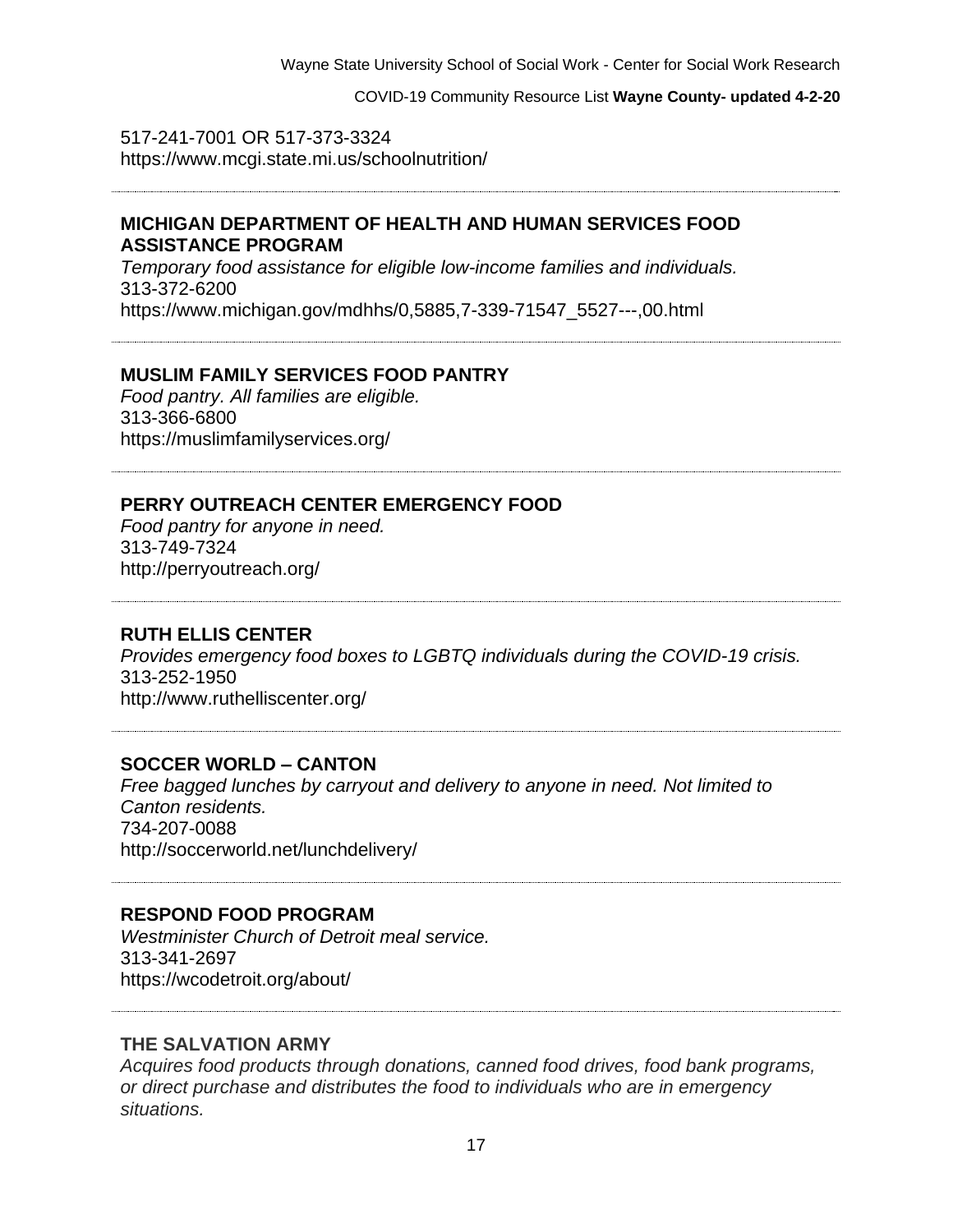http://www.salmich.org/

**SOUTHPOINT CHURCH FOOD PANTRY**

*Drive-up food service offering one week of food. Located inside the Southpoint Church of Trenton* 734-675-7575 https://www.facebook.com/SouthpointTR/

#### **ST. CHRISTINE'S SOUP KITCHEN**

*St. Christine's Soup Kitchen provides hot, nutritious meals on Tuesdays and Saturdays. Open to all.* 313-535-7272 http://sccsdetroit.org/programs/soup-kitchen/

# **ST. MARY CATHOLIC CHURCH FOOD DEPOT**

*Food resource.* 734-326-2234 https://stmarywayne.org/66

#### **ST. PATRICK SENIOR CENTER**

*Carry-out lunches.* 313-833-7080 http://www.stpatsrctr.org/SPSC Virus Cosing statement.pdf

#### **ST. PHILIP LUTHERAN CHURCH OF TRENTON FOOD PANTRY**

*Downriver food pantry.* 734-676-7141 https://www.facebook.com/stphiliplutheranelca/

#### **TRINITY EPISCOPAL CHURCH OF DETROIT MEALS**

*Emergency hunger relief.* http://trinitydet.org/?fbclid=IwAR2A\_z0FYpf1zWaq8n2rHbtcsOLlCfFkK9BVSgiy0eycn ypWdtYhE8UeJGI

#### **ZZ MARKET & GRILL**

*Free meals to students.* 313-816-0003 https://www.facebook.com/zzmkt/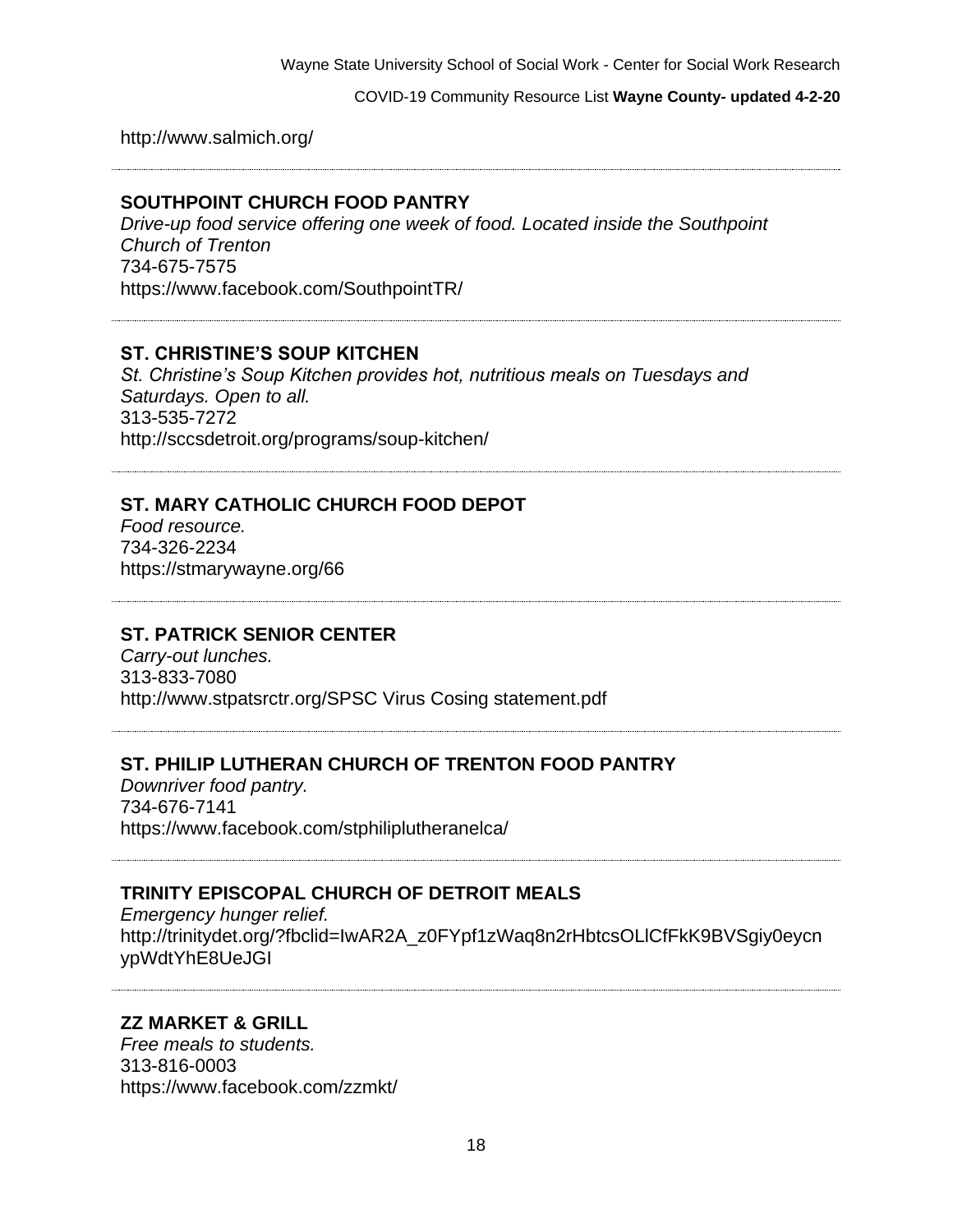# **WATER**

### **DETROIT WATER & SEWAGE DEPARTMENT**

*Working to restore home water services. Visit their webpage for the City of Detroit's "Coronavirus COVID-19 Water Restart Plan" and instructions for your water turn on service. Also offers a 10/30/50 payment plant for customers with past due balances and/or are delinquent on accounts.* 313-267-8000 https://detroitmi.gov/departments/customer-care/water-and-seweragedepartment/coronavirus-covid-19-water-restart-plan

#### **THE HEATH & WARMTH FUND (THAW)**

*Utility assistance partnership with agencies across the state of Michigan.*  1-800-866-8429 https://thawfund.org/

#### **PENFED FOUNDATION**

*Water service payment assistance for all veterans, active military service members, and those currently serving in the Reserves and the National Guard who are experiencing a financial setback due to the negative economic effects of the COVID-19 pandemic.* 800-558-9224 (toll free) https://www.penfedfoundation.org/

#### **MICHIGAN 2-1-1**

*Provides a list of resources available for Michigan residents.*  2-1-1 https://www.mi211.org/

#### **THE SALVATION ARMY**

*May provide assistance with water bill payments or shutoff costs.* http://www.salmich.org/

#### **WATER ACCESS VOLUNTEER EFFORT (WAVE) FUND**

*Assistance with access to safe drinking water and sanitation services for low-income families during crisis. When funds are available, WAVE provides up to \$500 to enter the DWSD 10/30/50 Payment Plan.* 313-267-8000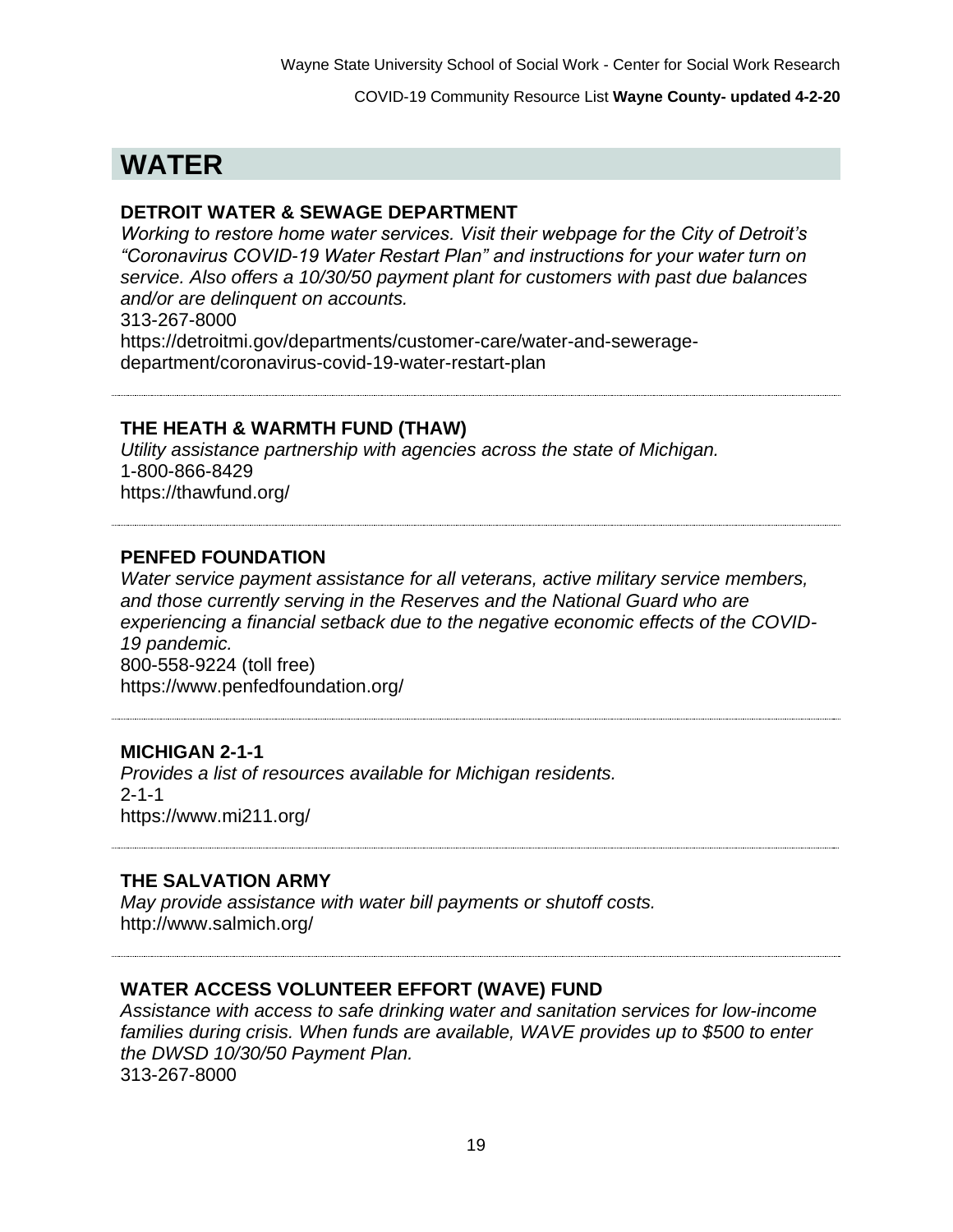https://detroitmi.gov/departments/water-and-sewerage-department/bill-assistanceand-credits/how-do-i-keep-my-water-flowing

#### **WATER RESIDENTAL ASSISTANCE PROGRAM (WRAP)**

*Financial assistance for residential water.* 313-386-9727 https://www.waynemetro.org/wrap/

#### **WAYNE COUNTY VETERANS FINANCIAL HARDSHIP SERVICES**

*Financial assistance via Wayne County Soldiers & Sailors Relief and Michigan Veteran Trust Funds.* 313-224-5045 https://www.waynecounty.com/departments/hhvs/veteran-s-services.aspx

#### **WAYNE METROPOLITAN COMMUNITY ACTION AGENCY**

*Provides service restoration and payment assistance to Detroit Water and Sewerage Department customers who have had their service interrupted due to nonpayment or is at risk of shut-off. The State of Michigan will pay the \$25 fee to restore service for 30 days. After 30 days, households will pay \$25 monthly to keep their services on. Past due amounts do not need to be paid until after the COVID-19 situation passes.* 313-388-9799 (Detroit residents); 734-284-6999 (Out Wayne); 313-873-6000 (Main Office)

https://www.waynemetro.org/

#### **WE THE PEOPLE OF DETROIT**

*Volunteer-run community group distributing water to those in need in the Detroit area. Water is also available for pickup at various locations.* 844-429-2837 https://www.wethepeopleofdetroit.com/get-help

# **EMERGENCY FINANCIAL ASSISTANCE**

#### **MATRIX HUMAN SERVICES**

*Assistance with delaying bill payments, financial counseling, and referral programs for emergency services.* 313-526-4000 ext. 1411 http://www.matrixhumanservices.org/covid19/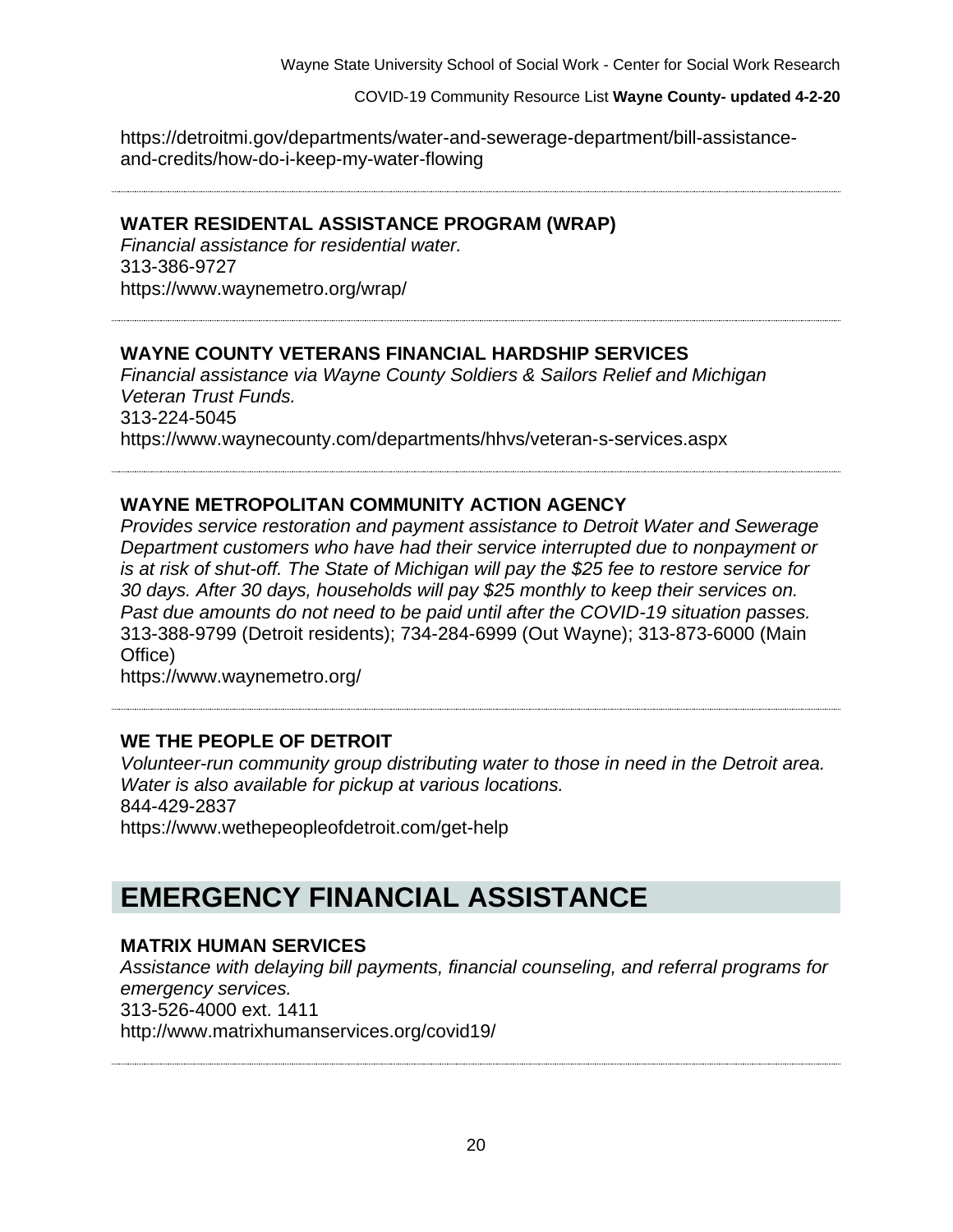#### **MICHIGAN DEPARTMENT OF HEALTH & HUMAN SERVICES STATE EMERGENCY RELIEF PROGRAM**

*Up to \$175 per year in assistance to qualifying low-income households.* 2-1-1 https://newmibridges.michigan.gov/s/isd-landing-page?language=en\_US

#### **MICHIGAN DEPARTMENT OF HEALTH & HUMAN SERVICES EMERGENCY SERVICES**

*Provides additional assistance beyond State Emergency Relief.* 2-1-1 https://newmibridges.michigan.gov/s/isd-landing-page?language=en\_US

**PENFED FOUNDATION**

*Financial assistance for all veterans, active military service members, and those currently serving in the Reserves and the National Guard who are experiencing a financial setback due to the negative economic effects of the COVID-19 pandemic. Payment assistance includes automobile, heating fuel, mortgage, rent, water, and electric service.* 800-558-9224 (toll free) https://www.penfedfoundation.org/

#### **ST. PATRICK SENIOR CENTER**

*Offers benefits navigation for senior citizens.* 313-833-7080 http://www.stpatsrctr.org/SPSC Virus Cosing statement.pdf

#### **UNITED STATES SMALL BUSINESS ADMINISTRATION – MICHIGAN DISTRICT OFFICE**

*Business disaster loans for small businesses or private, non-profit organizations that suffer substantial economic injury as a direct result of the declared disaster COVID-19 pandemic.* 313-226-6075 https://www.sba.gov/funding-programs/disaster-assistance

# **TRANSPORTATION**

# **DETROIT DEPARTMENT OF TRANSPORTATION (DDOT)**

*DDOT will be reducing its weekday schedule and suspending some its "express" routes. Service will be maintained Monday through Friday on a standard Saturday schedule. Weekend service will not change at this time. Fare is free.*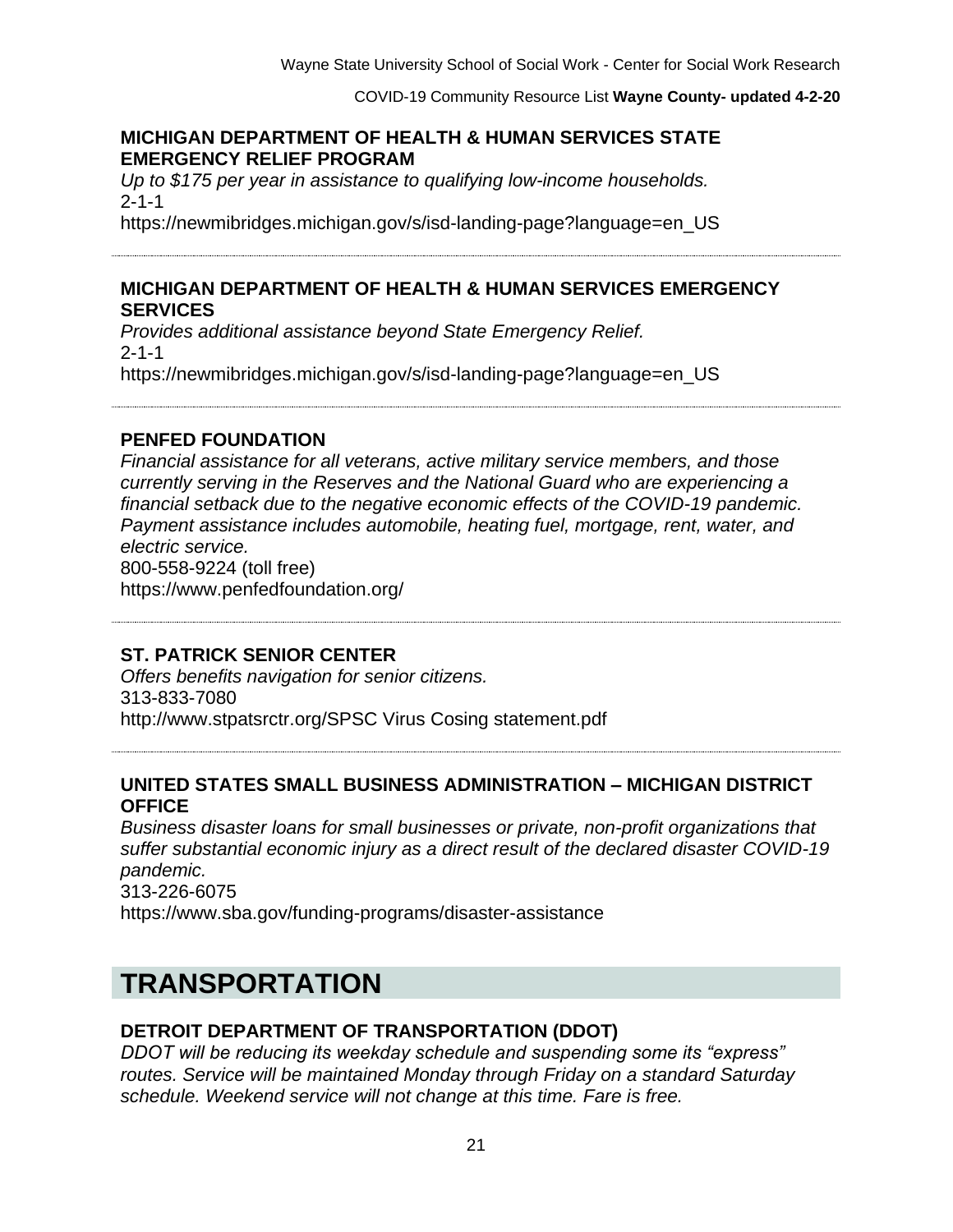#### COVID-19 Community Resource List **Wayne County- updated 4-2-20**

313-933-1300 https://detroitmi.gov/departments/detroit-department-transportation

## **THE HELM AT THE BOLL LIFE CENTER**

*Offers free transportation (PAATS rides) for qualified riders..* 313-343-2580 https://helmlife.org/

## **LYFT**

*App based transportation service. Practicing safety and cleanliness in response to COVID-19.* https://www.lyft.com/safety/coronavirus#community-health

#### **MATRIX HUMAN SERVICES**

*Senior transportation to grocery stores, pharmacies, and other appointments for individuals who are 55+.* 313-526-4000 ext. 1230 http://www.matrixhumanservices.org/covid19/

#### **PACE OF SOUTHEAST MICHIGAN**

*Service for seniors providing transportation for non-emergency medical appointments.*  855-445-4554 http://www.pacesemi.org/pace-services

#### **SMART BUS SERVICE**

*Public transportation in Macomb County. Operating on a reduced schedule and utilizing sanitation services.*  866-962-5515 https://www.smartbus.org/About/News/effective-tuesday-march-31-2020

#### **ST. PATRICK SENIOR CENTER**

*Transportation to medical appointments for senior citizens.* 313-833-7080 http://www.stpatsrctr.org/SPSC Virus Cosing statement.pdf

#### **UBER**

*App based transportation services. Offering 24/7 service to healthcare workers and safe, clean rides for other essential workers in response to COVID-19.*  https://www.uber.com/us/en/coronavirus/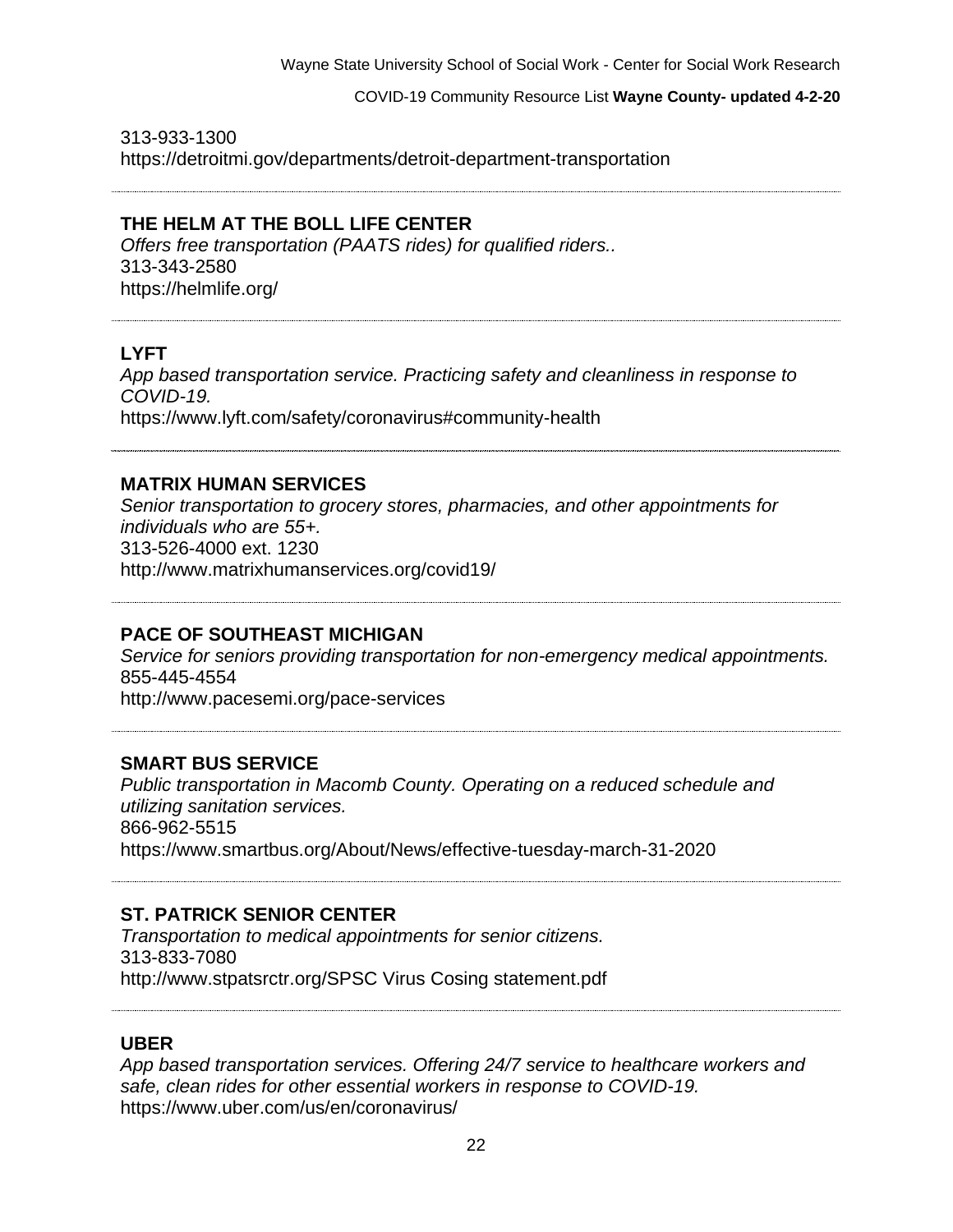# **CHILD & YOUTH LEARNING SERVICES**

#### **DETROIT PUBLIC SCHOOLS COMMUNITY DISTRICT**

*Resources for K-12 students and families for online learning. Includes resources for students with exceptional learning needs, academic activity packets, a homework hotline, information to teach K-12 youth about COVID-19, and more.* https://www.detroitk12.org/covid19#Grab-n-Go%20Breakfast%20&%20Lunch

#### **DETROIT PUBLIC SCHOOLS COMMUNITY DISTRICT HOMEWORK HOTLINE**

*A free resource available for all DPSCD students that encourages outstanding achievement by giving students an additional platform to ask for help and emphasize problem solving skills. Students and families can call in for help with Literacy and/or Math homework. The Homework Hotline is provided in partnership with United Way for Southeastern Michigan.*

1-833-466-3978

https://www.detroitk12.org/Page/9660#calendar16189/20200330/month

#### **MATRIX HUMAN SERVICES**

*Online interactive youth programming for ages 10-17. Free Samsung tablet for current and new enrollees who qualify while supplies last.* 586-557-4952 http://www.matrixhumanservices.org/covid19/

# **INTERNET & CELL PHONE SERVICES**

#### **AT&T**

*AT&T expanded eligibility to their Access from AT&T to any household participating in the National School Lunch Program and Head Start. AT&T customers will receive two months free service.*

https://about.att.com/pages/COVID-19.html

#### **COMCAST**

*New Comcast customers will receive two months of free service. Comcast's Internet Essentials packages have increased data speeds and suspended broadband data caps for homes during the crisis.* https://www.internetessentials.com/

#### **XFINITY WIFI PUBLIC HOTPOTS**

*Xfinity WiFi Public Hotpots are now open to everyone on the "xfinitywifi" SSID.*